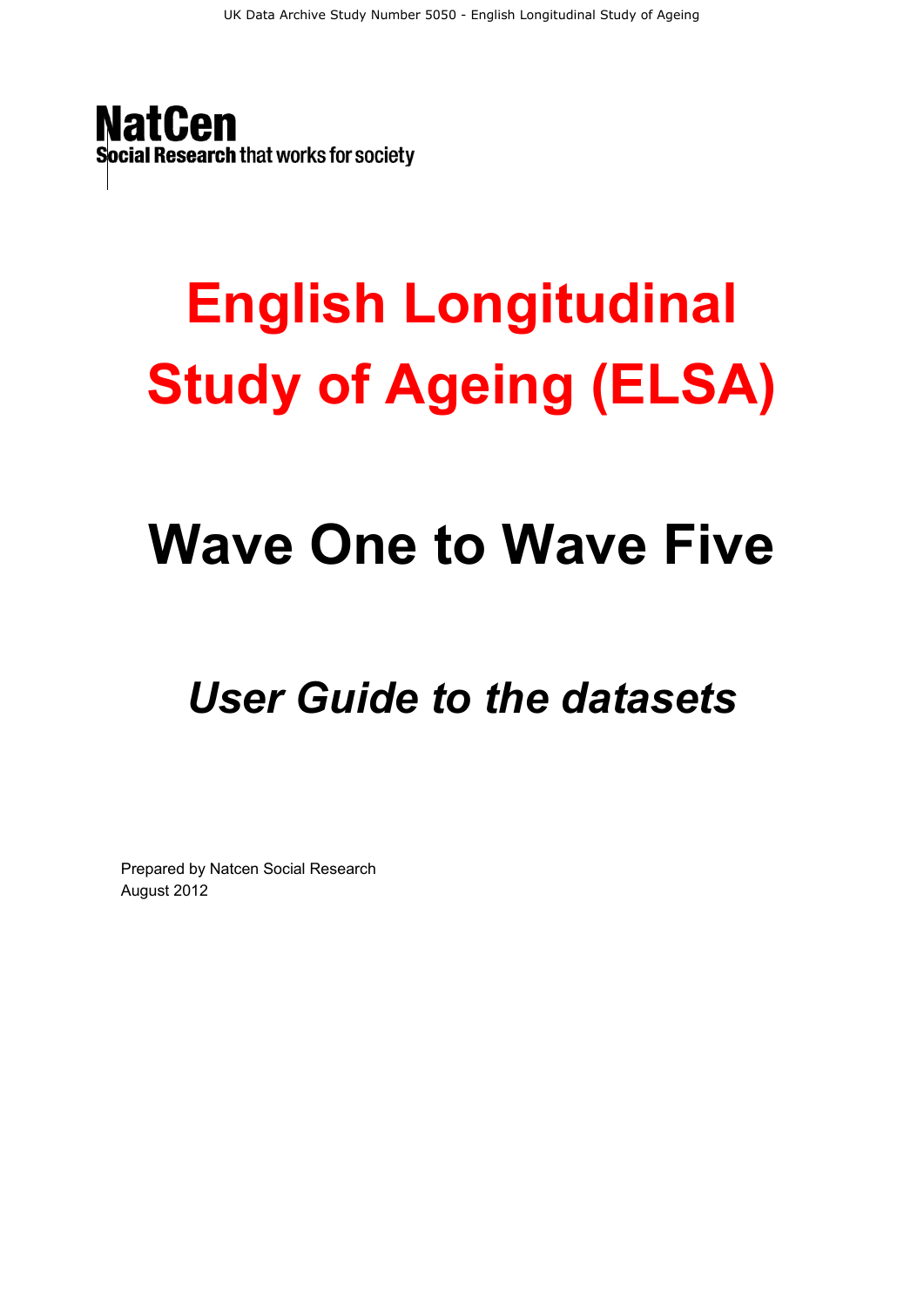#### **CONTENTS**

| $\mathbf{2}$   |  |
|----------------|--|
|                |  |
|                |  |
|                |  |
|                |  |
|                |  |
|                |  |
| 3              |  |
|                |  |
|                |  |
|                |  |
|                |  |
|                |  |
|                |  |
|                |  |
| 4              |  |
|                |  |
|                |  |
|                |  |
|                |  |
|                |  |
|                |  |
|                |  |
| 5              |  |
|                |  |
|                |  |
|                |  |
|                |  |
|                |  |
|                |  |
| 6              |  |
|                |  |
|                |  |
|                |  |
|                |  |
|                |  |
|                |  |
|                |  |
|                |  |
|                |  |
|                |  |
|                |  |
|                |  |
| $\overline{7}$ |  |
|                |  |
|                |  |
|                |  |

24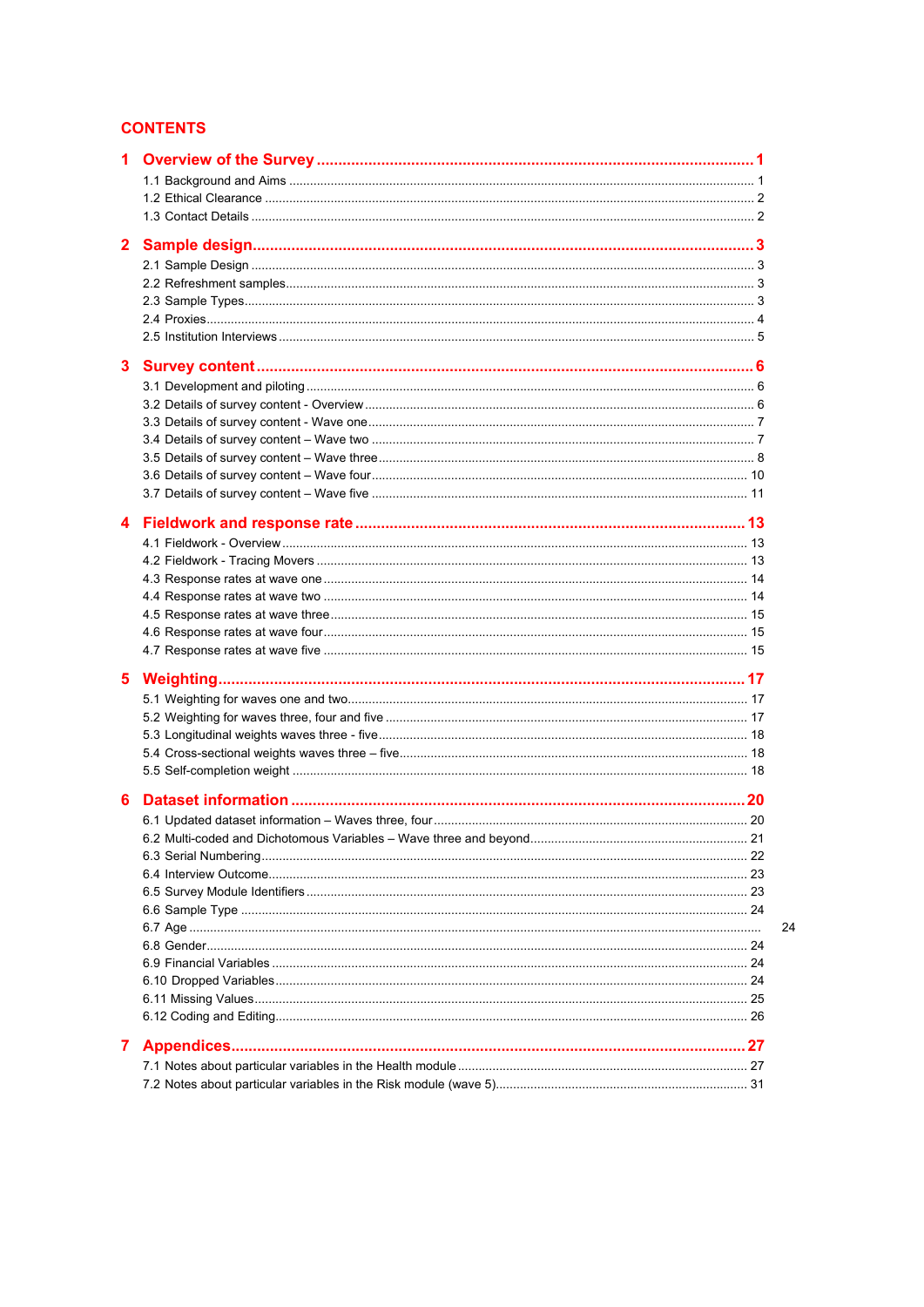# **1 Overview of the Survey**

This User Guide provides detailed information pertaining to each of the first five waves of the ELSA data, all of which are available to download from the UK Data Archive here.

### **1.1 Background and Aims**

The English Longitudinal Study of Ageing (ELSA) began in 2002. It is a large scale longitudinal panel study of people aged 50 and over and their partners, living in private households in England. The sample was drawn from households that had previously responded to the Health Survey for England (HSE) between 1998 and 2004 and 2006.

The same group of respondents have been interviewed at two-yearly interviews, known as 'waves' to measure changes in their health, economic and social circumstances. ELSA can complete the picture of what it means to grow older in the 21st century, and help us understand what accounts for the variety of patterns that are seen.

Although new topics can be introduced at different waves, every module has been reviewed to ensure that it will provide data that can measure change over time. This was achieved by repeating some measures exactly, by asking directly about change and by adopting questions to allow people to update or amend past responses. The information collected provides data about:

- Household and individual demographics
- Health physical and psychosocial
- Work and pensions
- Income and assets
- Housing
- Cognitive function
- Social participation
- **Expectations**
- Walking speed

Certain waves contain one-off modules and questions and specific details of these are outlined in section 3.

ELSA is the result of collaboration between University College London (UCL), the Institute for Fiscal Studies (IFS), and NatCen Social Research. Other academic collaborators based at the Universities of Cambridge, Exeter and East Anglia provided expert advice on specific modules. Funding for the first five waves of ELSA has been provided by the US National Institute on Aging, and a consortium of British Government departments, which are listed below:

- Department of Environment, Food and Rural Affairs:
- Department of Health
- Department for Transport
- Department for Work and Pensions;
- HM Treasury;
- HMRC (formerly Inland Revenue and HM Customs and Excise);
- Communities and Local Government (formerly Office of the Deputy Prime Minister);
- Office for National Statistics.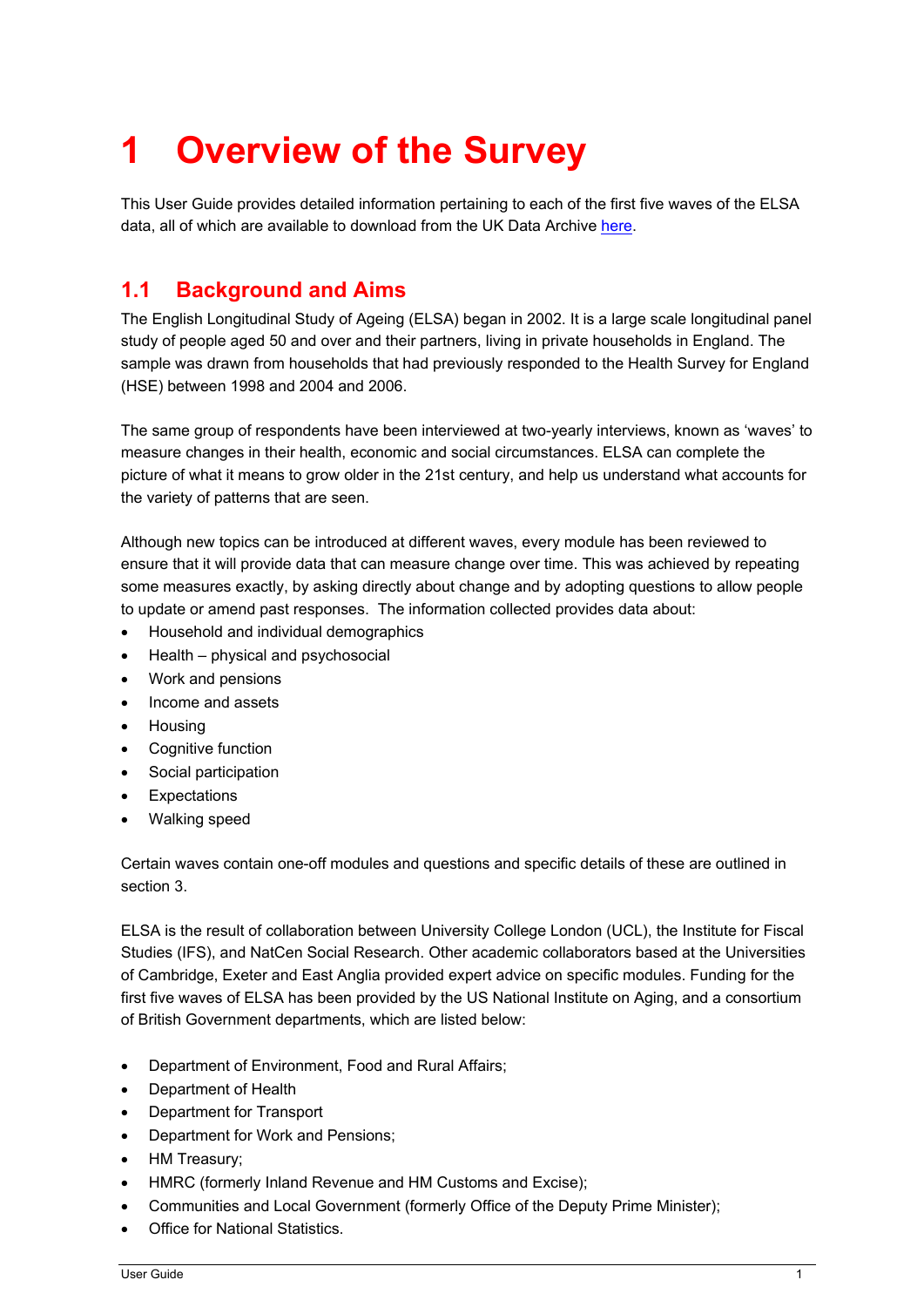Many of the measures adopted in ELSA are comparable with measures used in the US Health Retirement Study (HRS) and the Survey of Health, Ageing and Retirement in Europe (SHARE).

#### **1.2 Ethical Clearance**

Ethical approval for all the ELSA waves was granted from the National Research and Ethics Committee. For further information see here: http://www.nres.npsa.nhs.uk/

# **1.3 Contact Details**

Any queries related to this study should be sent to: elsadata@natcen.ac.uk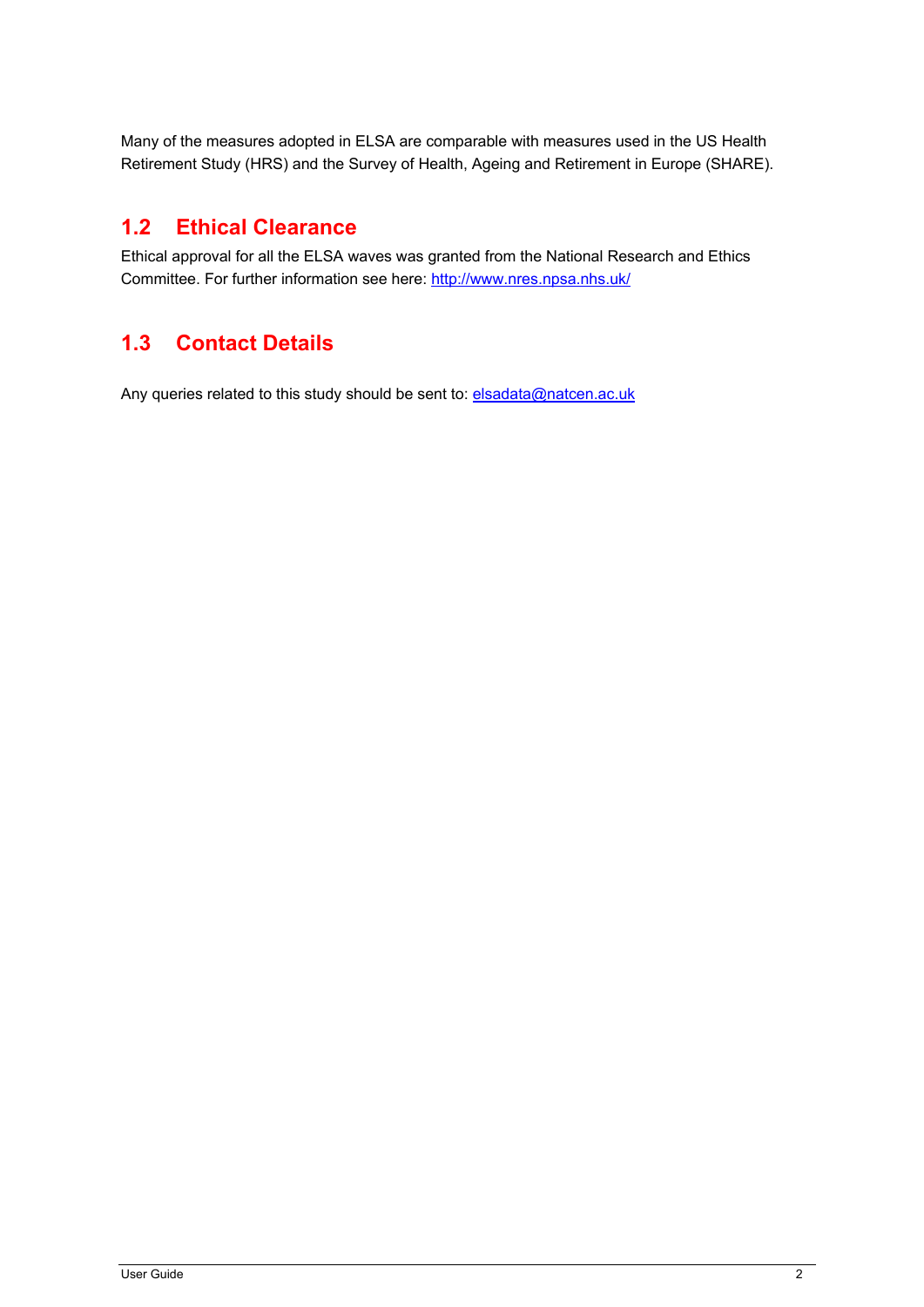# **2 Sample design**

#### **2.1 Sample Design**

The ELSA sample has been designed to represent people aged 50 and over, living in private households in England. The sample is based on respondents who participated in the Health Survey for England (HSE). The original sample was selected from three years of HSE: 1998, 1999 and 2001. These years were chosen because they were recent and could provide a sufficiently large sample size. ELSA used the core samples for these years, all of which were nationally representative. The HSE 1999 sample design also included a boost sample that represented ethnic minorities. Because of funding constraints, it was not possible to follow-up the boost sample and it was discarded. Together these three HSE years contained 23,132 responding households.

Households were removed from the HSE sampling frame for ELSA Wave 1 if it was known that there was no adult of 50 years or older in the household who had agreed to be re-contacted at some time in the future. Individuals in the remaining households provided the basis for the ELSA Wave 1 sample (11,578 households containing 18,813 eligible individuals). The Wave 1 Technical Report, available from the Data Archive, provides more details.

#### **2.2 Refreshment samples**

The aim of ELSA is to study a sample of people aged 50 and over. As the study progresses, the ELSA respondents get older and the sample effectively ages, therefore the youngest people need to be replaced as they are no longer represented.

At Wave 3 the ELSA sample was refreshed to make the sample representative of the youngest people, aged between 50 and 53**Error! Bookmark not defined.**. The refreshment sample included new people from HSE 2001 - 2004 who were previously too young to join ELSA (or become an ELSA core member)<sup>1</sup> in 2002, but who were now aged 50 or over (i.e. people aged 50 to 53 and their partners). At Wave 4 the ELSA sample was further refreshed across a wider age range of 50 to 74 years. This refreshment sample included new people from HSE 2006 and their partners.

Households from these HSE survey years were selected for the study if at least one HSE interview was conducted with an eligible respondent in the household and they agreed to be re-contacted.

The Technical Report for Wave 3 contains further information about the first Refreshment Sample detailed above, and is available from the UK Data Archive. Please refer to the Methodology chapter of the Wave 4 Main Report or the Wave 4 Technical Report for more details about the Wave 4 refreshment sample.

## **2.3 Sample Types**

Across all waves within households there were different types of individual who were eligible to be invited to take part in the study. The variable **SAMPSTAT** gives an indication of the sample type of

1

 $1$  A small number of respondents who were previously classified in the original sample taken from HSE 2001 as a 'younger partner' became eligible under the Wave 3 Refreshment sample rules to become an ELSA Core Member. Please see the Wave 3 Technical Report for further details.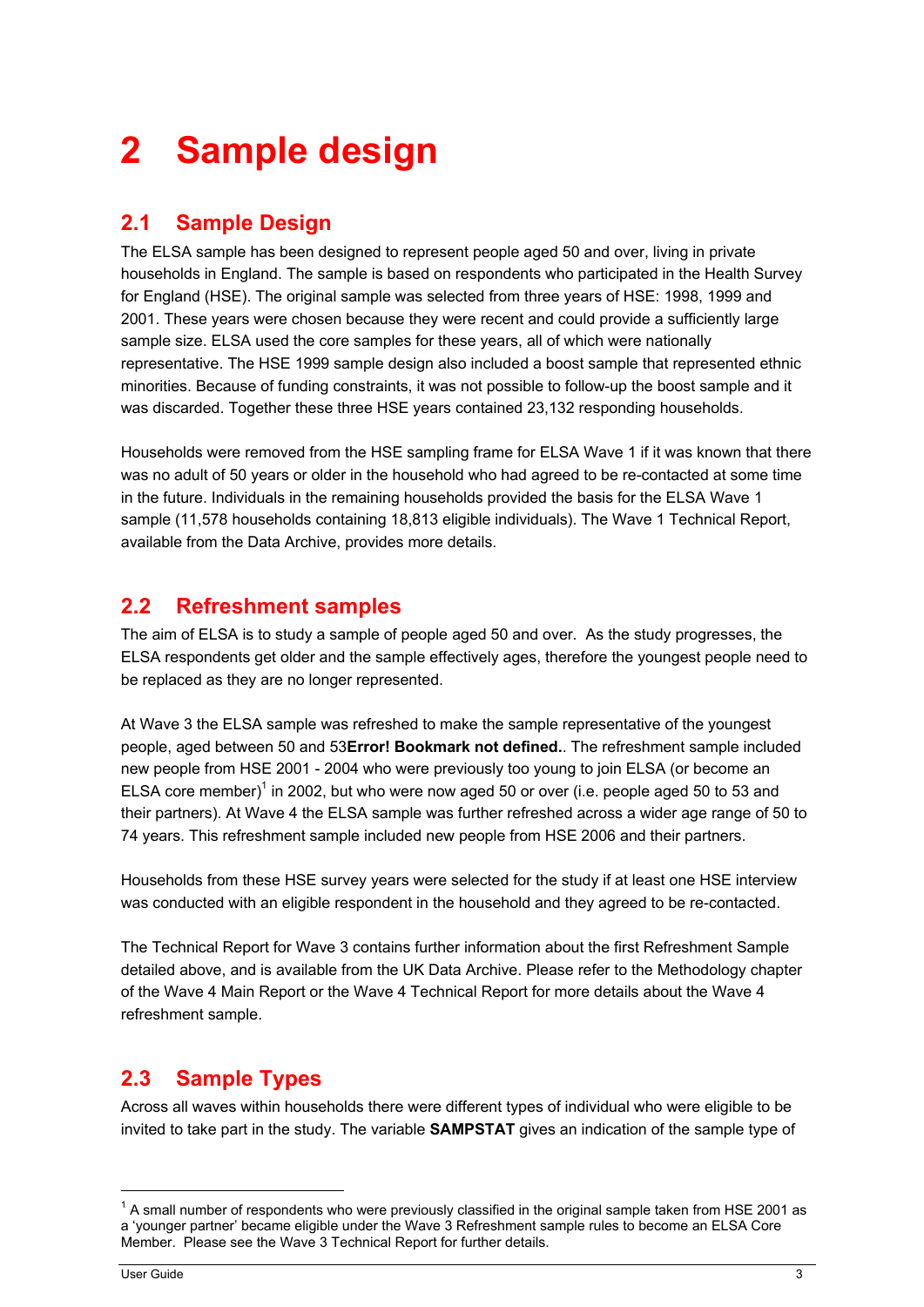the majority of respondents. This variable is supplemented by **FINSTAT<sup>2</sup>,** which gives the final status of all respondents in the file.

The wave 1 interview provided the baseline for the study, with sample members who took part at this stage termed '**core members**'. Members recruited in the refreshment sample at waves 3 and 4 are also termed '**core members**'. Partners of core members were also eligible for the ELSA study. In waves 1 - 5 partners were divided into categories (summarised in Box 1 below).

#### **Box 1 Summary of eligibility criteria for the ELSA partner interview waves 1- 5**

**Core partners** (original sample only) were individuals who had been living within the household at the time of the HSE interview in 1998, 1999 or 2001 and were born on or before 29 February 1952. However they were *not* interviewed as part of Wave 1, so missing the baseline survey. Consequently, they were only approached by virtue of their being the partner of a core member.

**Young partners** were the cohabiting spouses or partners of core members, who were living within the household at the time of the HSE interview. Young partners from the original sample were still cohabiting with the core member at the time of the Wave 1 interview and were born *after* 29 February 1952. Young partners from the Wave 3 refreshment sample were still cohabiting with the core member at the time of the Wave 3 interview and were aged under 50 at 1<sup>st</sup> March 2006. Young partners from the Wave 4 refreshment sample were still cohabiting with the core member at the time of the Wave 4 interview and were aged under 50 at 1<sup>st</sup> March 2008.

**Older partners** (refreshment samples only) were the cohabiting spouses or partners of core members, who were living within the household at the time of the HSE interview and were still cohabiting with the core member at the time of the Wave 3 (or Wave 4) interview. They were aged over 53 at 1<sup>st</sup> March 2006 (for the Wave 3 refreshment sample) or aged 75 or above at 1<sup>st</sup> March 2008 (for the Wave 4 refreshment sample).

**New partners** were the cohabiting spouses or partners of core members at the time of the ELSA interview at Wave 1, 2, 3, 4 or 5 who had joined the household since the original HSE interview.

From wave five, all types of partner fell under the consolidated term '**partner**'.

All core members were eligible for subsequent waves of the study unless they had since died, had explicitly asked to not be re-contacted, or had moved out of Britain. Respondents remained eligible if they had moved to Wales or Scotland. If a partner was no longer living with a core member, through divorce, separation or widowhood, the same eligibility criteria applied until the partner was successfully interviewed for **one** subsequent wave of the study<sup>3</sup>; in order to understand their circumstances after this event had occurred. The only exception to this was if the partner had moved into an institution. In this case a subsequent interview was **not** pursued.

#### **2.4 Proxies**

A proxy interview was pursued if an eligible respondent was physically or cognitively impaired; in hospital; or temporarily in care for the whole of the fieldwork period. These criteria exclude members from wave 1 or any refreshment sample, as a first interview cannot be a proxy interview.

Interviewers were asked to identify a proxy informant as any responsible adult (aged 16 years or over) who knew enough about the respondent's circumstances to be able to provide information about them. Where possible, a close family member such as a partner or child fulfilled this role.

1

<sup>&</sup>lt;sup>2</sup> Finstat may have a wave identifier in some files such as Finstatw4  $^3$  House is network at the separative up to a

 $3$  However partners were only followed up to two consecutive waves, if after that time they had still not participated then they were removed from the eligible sample.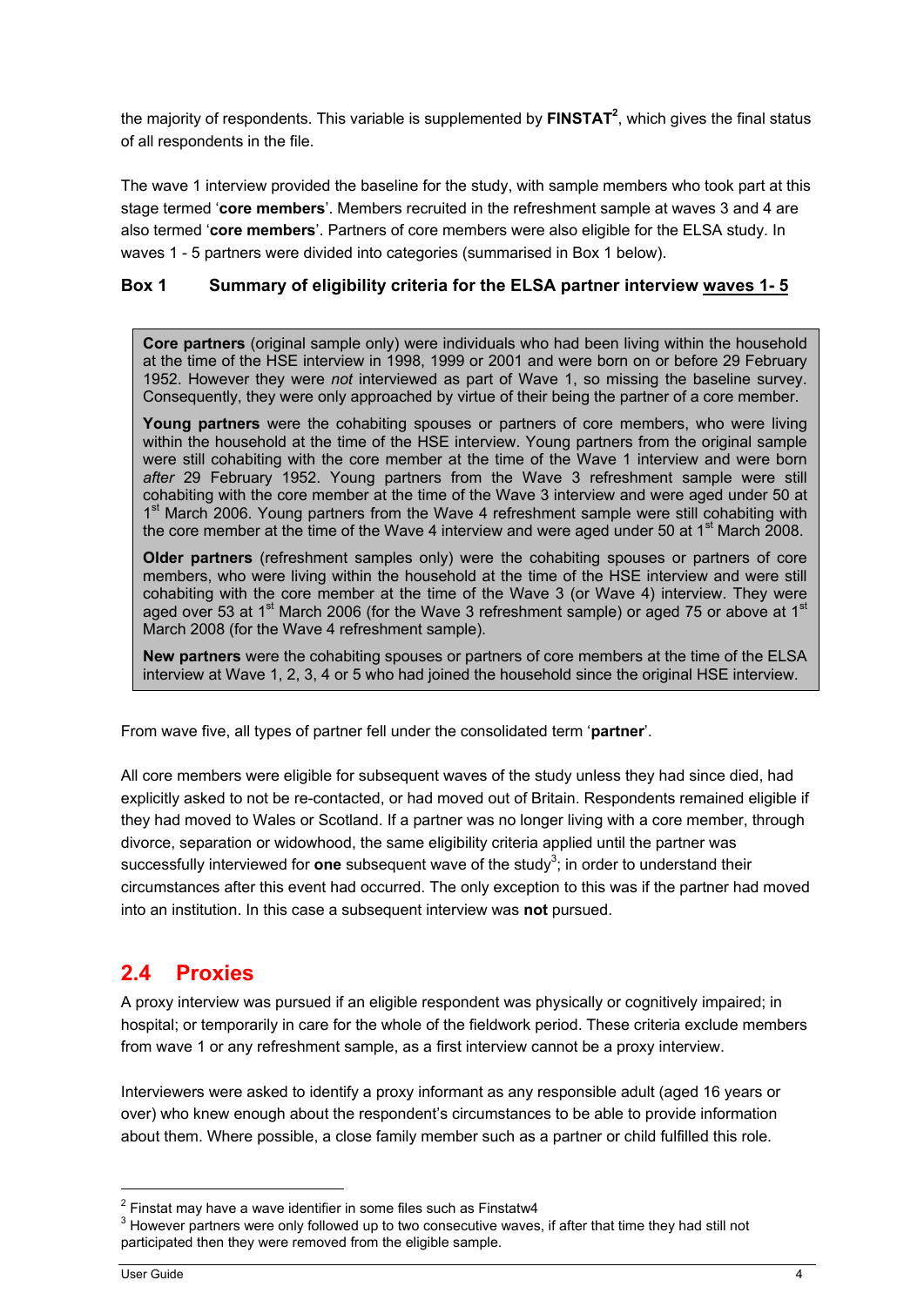The CAPI program guided the interviewer through the proxy interview automatically. However, only a subset of questions were asked during a proxy interview. The proxy interview contained the following modules (the asterisked modules were not asked for all respondents – see below):

- HD\* Household grid
- ID Individual demographics
- HE Health
- WP Work and Pensions
- IA\* Income and Assets
- HO\* Housing
- FQ Final questions and consents

All proxy informants completed ID, HE, WP and FQ. Some specific questions for proxies were included in the Health module, HE.

The modules on household demographics and housing were done as part of the proxy interview only when no-one else in the household was eligible for interview.

In cases where no-one else in the same financial unit was eligible for interview, the proxy interview included the Income and Assets module. If two proxy interviews were needed for a couple, the Income and Assets module would only appear in one of the interviews (asking about both their finances). For couples comprising of one person who was interviewed in person and another who needed a proxy interview, the former would automatically be asked the Income and Assets module on behalf of the couple. The question about whether they keep finances together or separate would not be asked.

#### **2.5 Institution Interviews**

Excluding those eligible for the wave 1 sample, an 'institution interview' was sought with core members who had moved from a private household at the first ELSA interview into a residential care home or similar establishment. Institution interviews could be carried out in person or by proxy. Routing has been developed within the interview specifically for people who have moved into institutions. Institution interviews were not pursued for partners of core members.

The content of these interviews is broadly the same as the main interview. People in institutions were asked different questions in the Housing and consumption module and were not asked some questions in other modules. There are also certain questions which are *only* asked of/about institutional respondents such as **MIREL** to **MIFIN** (within Individual Demographics).

People in institutions who were interviewed by proxy were also not asked questions that noninstitution proxy informants were not asked (see Section 2.4).

The household identifiers for those who have moved out of a household and into an institution have been kept the same as for the household they have left, rather than being assigned a new one. This is only visible in the data where, for example, one respondent remains in the original household but another has moved into an institution. This decision was taken as some modules ask about the household as a whole and it would be confusing, especially in the Household Demographics module, if a respondent was being referred to who was now in a different household. Additionally, these modules may be asked of the respondent in the institution or the respondent still remaining in the previous household, depending on the circumstances.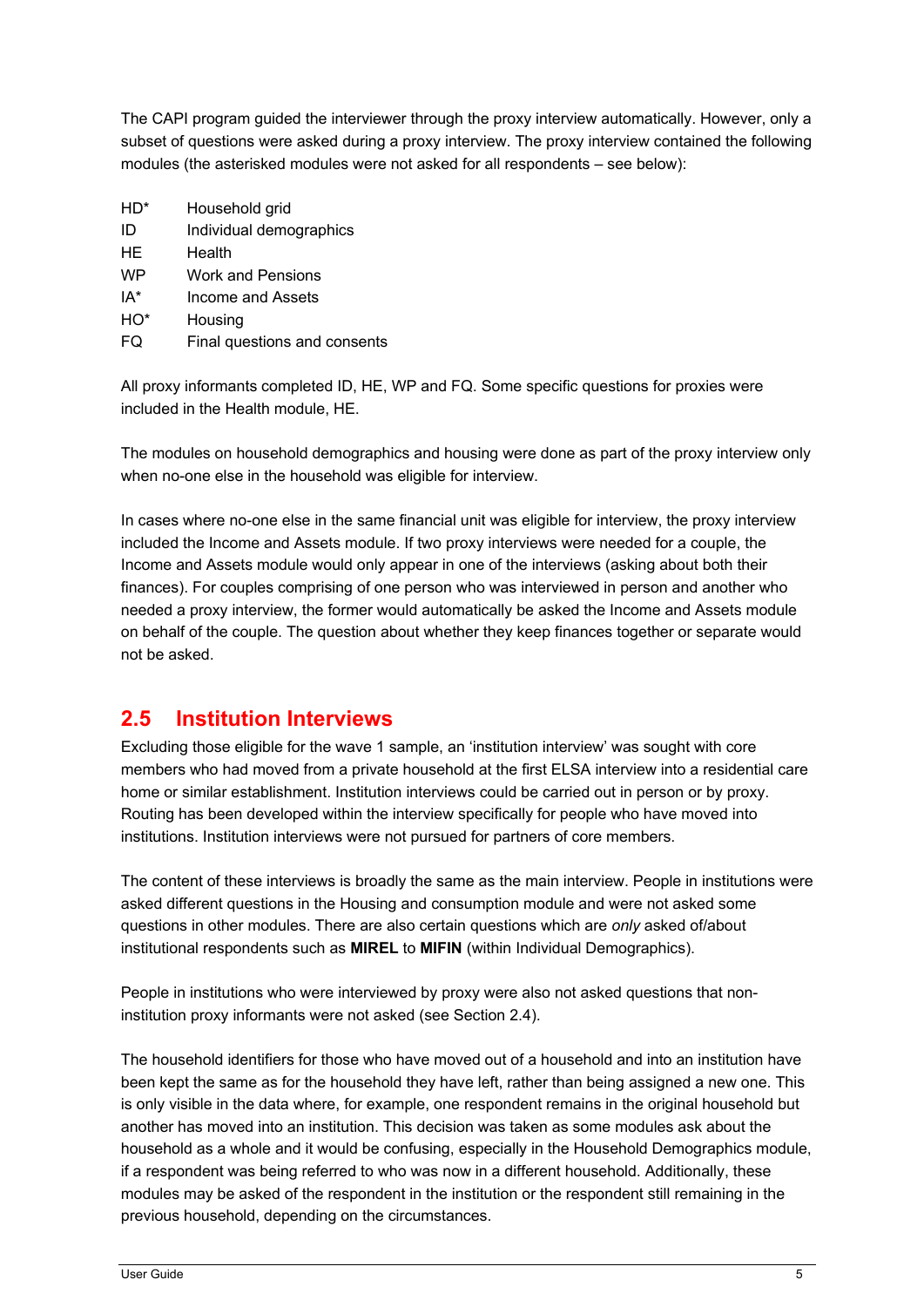# **3 Survey content**

# **3.1 Development and piloting**

For each wave, at least one pilot of the computer-assisted personal interview (CAPI) instrument, the self-completion questionnaire and associated documents were conducted around a year before the beginning of the mainstage fieldwork. All pilot respondents were drawn from a separate sample of households that participated in the ELSA Wave 1 pilots or were selected to become the refreshment pilot sample (from HSE 2000). The pilots tested the fieldwork procedure and interview content. Some new questions underwent cognitive testing.

For further information on specific waves' survey development please see the technical report.

### **3.2 Details of survey content - Overview**

Overall, the intention of ELSA was to collect data about the same topics in each wave. However, at some waves there were some additions to the content of the interview to respond to new areas of enquiry. Some questions at certain waves were omitted, as it was decided that they did not need to be asked at every wave (see sections below for more specific details). Furthermore, several elements of the questionnaire were amended to take account of responses given at the previous waves. At each wave all interviews comprised of a personal face-to-face CAPI interview and a selfcompletion questionnaire.

The ELSA program allowed flexibility in administering the interview. Respondents could be interviewed individually, or in houses with more than one eligible respondent, interviewed at the same time (in a single session) using concurrent interviewing techniques. In a concurrent session the same block of questions was asked alternately of each person. Concurrent interviews tended to be quicker than two separate individual interview sessions, and were generally more convenient for respondents.

ELSA uses a technique called 'feeding forward' data. It is a technique that feeds responses individuals made at earlier interviews to either aid recall and/or improve consistency of responses across interviews. ELSA uses proactive dependent interviewing: i.e. earlier responses are provided to the individual before they respond to a question (rather than reactive dependent interviewing when the earlier response is used after the individual has responded as a form of validation). Dependent interviewing was used to check some information collected during previous waves (or HSE), to determine changes in status, and to control routing within the questionnaire.

There were various modules each covering a different area of interest. The content and major routing of each module at waves 1 - 5 is described below. Although interviews tended to follow the same module order, some flexibility was given to the interviewer. For example, the timed walk could be administered at any time after the Health module, and it was possible for interviewers to skip the Income and Assets or Housing modules if it was more convenient to do them at another time.

Five of the modules (Cognitive Function, Expectations, Effort and Reward, Psychosocial Health and Final Questions) form the 'private modules' block. Wherever possible, these modules were administered with no other household members present. If two respondents were being interviewed concurrently, whilst the first respondent was being asked the private block, the second responding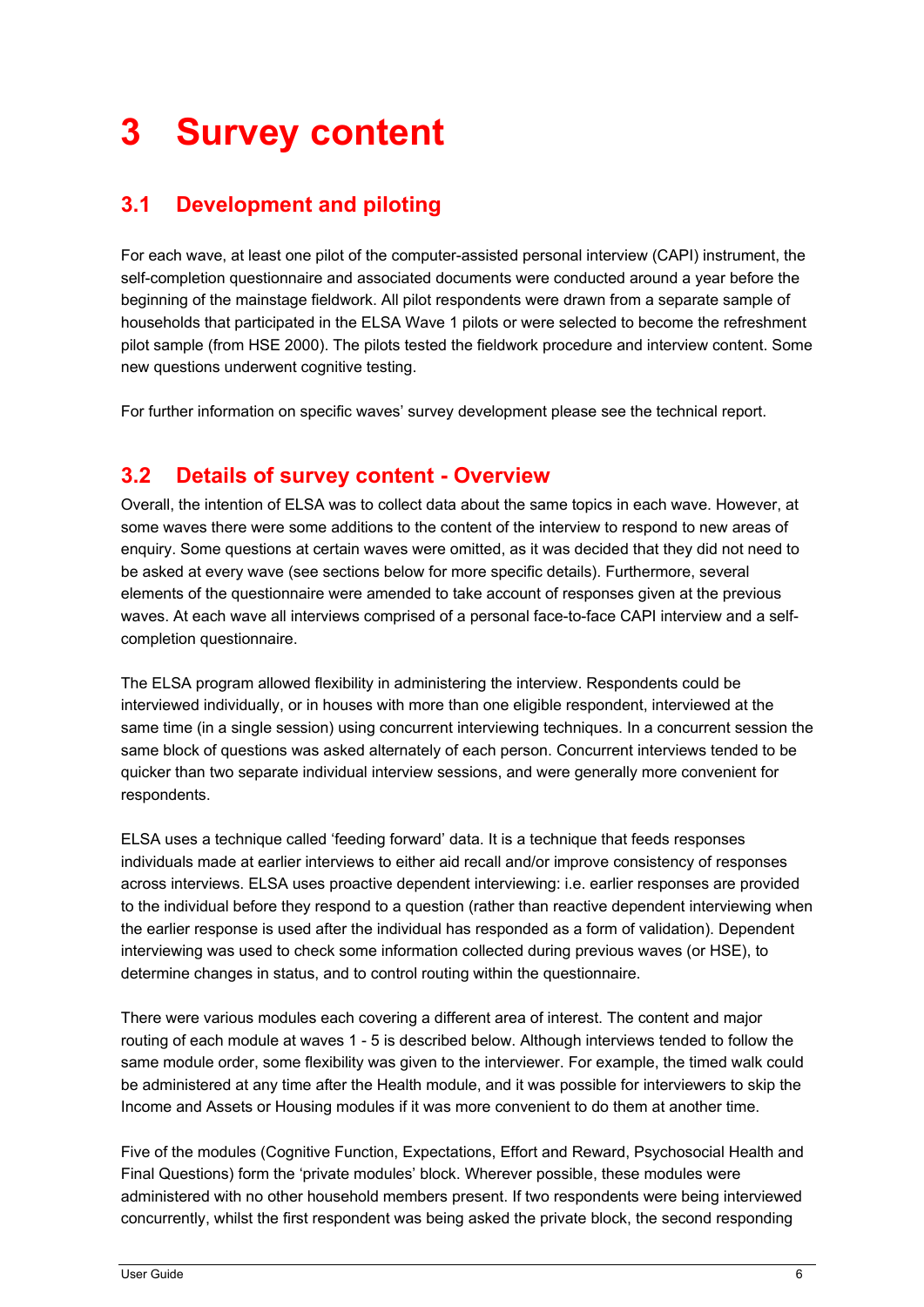individual was asked to fill in the self-completion in a separate room. The two respondents then switched places.

#### **3.3 Details of survey content - Wave one**

The wave one questionnaire modules are listed in the table below in the order programmed in the CAPI interview. In general, all subsequent waves contain these modules; any major changes are listed in sections 3.4 – 3.7.

| <b>Module</b><br><b>Description</b> |                                                                                              |
|-------------------------------------|----------------------------------------------------------------------------------------------|
| Household                           | Answered by one person on behalf of the household with answers copied onto the data          |
| <b>Demographics</b>                 | for other household members. Collects basic demographic information on everyone in           |
| ("DH")                              | the household. Uses feed forward data from HSE.                                              |
| <b>Individual</b>                   | Answered by all. Included details on: legal marital status; living children (including       |
| <b>Demographics</b>                 | adopted, fostered or stepchildren), grandchildren & great-grandchildren; number of           |
| ("DI")                              | siblings; childhood circumstances                                                            |
|                                     | Answer by all. Included: self-reported general health; long-standing illness or disability;  |
| Health ("HE")                       | eyesight and hearing; specific diagnoses and symptoms; pain; difficulties with activities    |
|                                     | and instruments of daily living; health behaviours. Those aged 60+ were asked about          |
|                                     | falls and fractures.                                                                         |
| <b>Social Participation</b>         | Answered by all. Covered frequency respondents participated in social activities,            |
| ("SP")                              | limitations to these activities, their care giving and public transport usage.               |
| <b>Work &amp; Pensions</b>          | Answered by all. Included: current work activities; current or past pensions. If retired and |
| ("WP")                              | receiving a pension details collected on the pension, including amounts.                     |
|                                     | If a couple's finances are kept together one of them answers. If separate, both answer.      |
| Income & Assets                     | Details included: wages; state & private pensions; annuity income; state benefits;           |
| (''IA")                             | financial & non-financial assets held, income from these assets; regular & one-off           |
|                                     | transfers from non-household members.                                                        |
|                                     | Answered by one person on behalf of the household. Included: current housing situation       |
| Housing ("HO")                      | (e.g. size, quality); housing-related expenses; ownership of durables and cars;              |
|                                     | expenditure on food. House owners were asked about value of property, mortgage               |
|                                     | details etc                                                                                  |
| <b>Cognitive Function</b>           | Answered by all, start of 'private modules' block. Measured: cognitive function including    |
| ("CF")                              | memory, speed, mental flexibility & numeracy.                                                |
| <b>Expectations</b>                 | Answered privately by all. Measured expectations regarding certainty of future events        |
| ("EX")                              | and financial decision-making.                                                               |
| Psychosocial                        | Answered privately by all. Measured respondents' views on life including a mental health     |
| Health ("PS")                       | scale and attitudes towards ageing.                                                          |
| <b>Final Questions</b>              | Answered privately by all. Included: demographic information; stable address contact &       |
| ("FQ")                              | consent to obtain health and economic data from administrative sources.                      |
| <b>Walking Speed</b>                | Completed by those aged 60+ when safe to do so. Respondents walked distance of 8             |
| ("MM")                              | feet (2.4m) twice, timed using a stopwatch.                                                  |
| <b>Core Self-</b>                   | Completed either during other members private blocks or after and returned by post.          |
| completion ("SC")                   |                                                                                              |

### **3.4 Details of survey content – Wave two**

Generally, the modules and questions remained largely similar as wave one (see 3.3 above). An overview of wave 2 and any major changes are listed in the table below.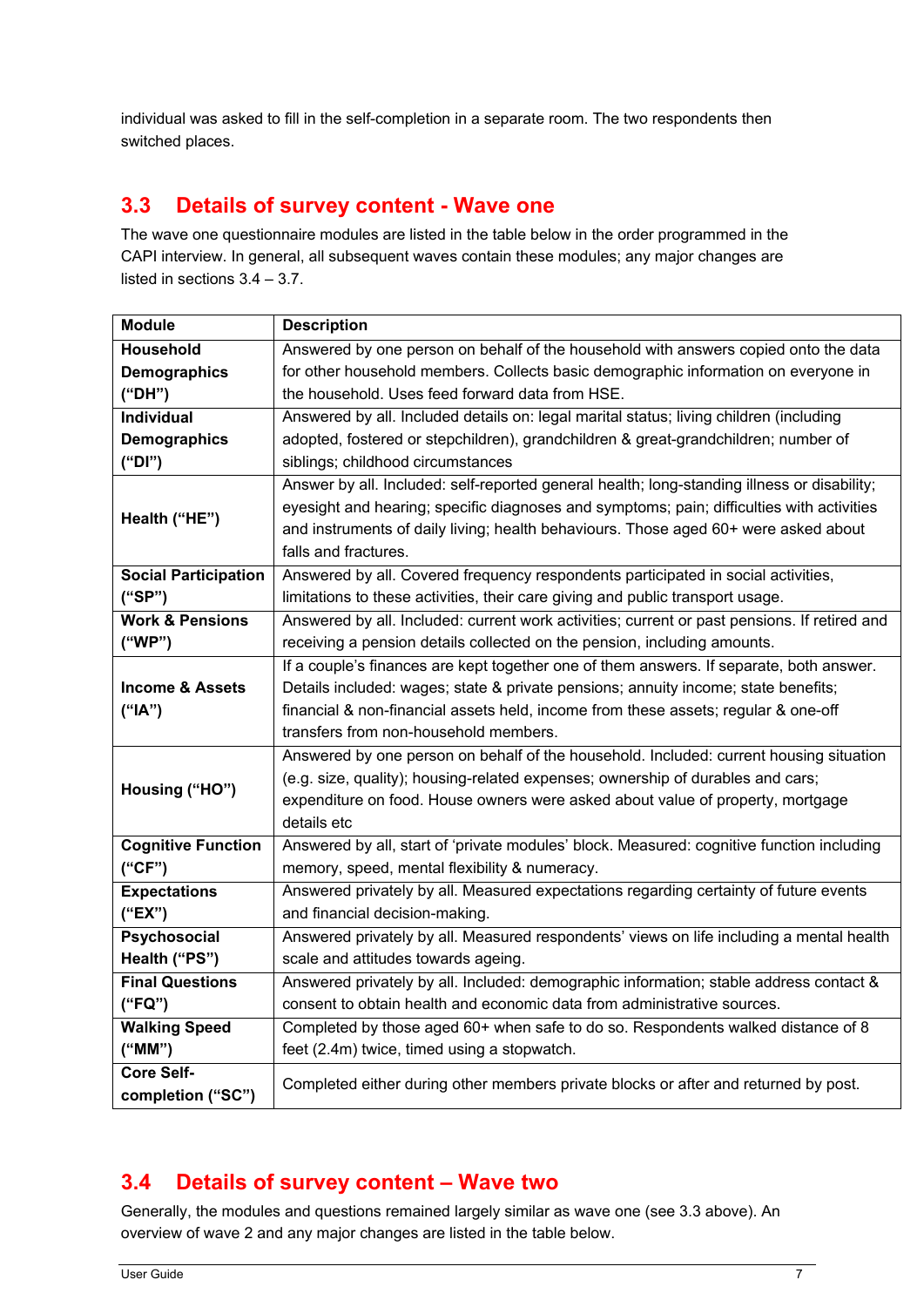| <b>Module</b>                  | Description including changes from wave one                                                                                                                                    |
|--------------------------------|--------------------------------------------------------------------------------------------------------------------------------------------------------------------------------|
| Household                      | No changes. Answered by one person on behalf of the household with answers copied                                                                                              |
| <b>Demographics</b>            | onto the data for other household members. Collects basic demographic information on                                                                                           |
| ("DH")                         | everyone in the household. Uses feed forward data from wave one.                                                                                                               |
| Individual                     | No changes. Answered by all. Included details on: legal marital status; living children                                                                                        |
| <b>Demographics</b>            | (including adopted, fostered or stepchildren), grandchildren & great-grandchildren;                                                                                            |
| ("DI")                         | number of siblings; childhood circumstances.                                                                                                                                   |
|                                | Limited changes. Answer by all. Included: self-reported general health; long-standing                                                                                          |
|                                | illness or disability; eyesight and hearing; specific diagnoses and symptoms; pain;                                                                                            |
| Health ("HE")                  | difficulties with activities and instruments of daily living; health behaviours. Aged 60+ were                                                                                 |
|                                | asked about falls and fractures. New questions added regarding quality of healthcare                                                                                           |
|                                | received for particular health conditions.                                                                                                                                     |
| <b>Social</b>                  | Some changes. Answer by all. Shorter than wave one. Only asked about use of public                                                                                             |
| Participation                  | transport. Questions on 'cultural capital' were asked in the self-completion instead.                                                                                          |
| ("SP")                         | Questions on caring moved to a new module "Effort and Reward" (see below).                                                                                                     |
| <b>Work &amp; Pensions</b>     | No changes. Answered by all. Included: current work activities; current or past pensions.                                                                                      |
| ("WP")                         | If retired and receiving a pension details collected on the pension, including amounts.                                                                                        |
|                                | No changes. If a couple's finances are kept together one of them answers. If separate,                                                                                         |
| <b>Income &amp; Assets</b>     | both answer. Questions included: wages; state & private pensions; annuity income; state                                                                                        |
| ("IA")                         | benefits; financial & non-financial assets held, income from these assets; regular & one-                                                                                      |
|                                | off transfers from non-household members.                                                                                                                                      |
|                                | Limited changes. Answered by one person on behalf of the household. Included: current                                                                                          |
|                                | housing situation; housing-related expenses; ownership of durables and cars; expenditure                                                                                       |
| Housing ("HO")                 | on food. House owners asked about value of property, mortgage details. New questions                                                                                           |
|                                | added on durable purchases in last 2 years, money spent on clothes in past 4 weeks,                                                                                            |
|                                | gifts, leisure activities and fuel expenditure.                                                                                                                                |
| Cognitive                      | Limited changes. Answered by all, start of 'private modules' block. Measured: cognitive                                                                                        |
| Function ("CF")                | function including memory, speed & mental flexibility. Questions to assess respondents'                                                                                        |
|                                | literacy skills replaced wave one numeracy questions.                                                                                                                          |
| <b>Expectations</b>            | Limited changes. Answered privately by all. Expectations about certainty of future events                                                                                      |
| ("EX")                         | and financial decision-making. New questions added on expectations of moving home in                                                                                           |
|                                | the future and those aged 60+ expectations of moving to a nursing home in next 5 years.                                                                                        |
| <b>Effort and Reward</b>       | **NEW W2 MODULE** Answered privately by all. Assesses respondents' motivations for                                                                                             |
| ("ER")                         | voluntary work, caring for others & the relationship between effort and reward.                                                                                                |
|                                | Some changes. In place of wave one's questions this module assesses symptoms of                                                                                                |
| Psychosocial                   | depression, based on CES-D depression scale. Respondents reporting depression                                                                                                  |
| Health ("PS")                  | symptoms asked about quality of healthcare received for depression. Additional                                                                                                 |
|                                | psychosocial questions in W2 self-completion.                                                                                                                                  |
| <b>Final Questions</b>         | No changes. Answered privately by all. Included: demographic information & stable<br>address contact. Verbal reminder if consent already given, otherwise asked for consent to |
| ("FQ")                         | obtain health and economic data from administrative sources.                                                                                                                   |
|                                | No changes. Completed by those aged 60+ when safe to do so. Respondents walked                                                                                                 |
| <b>Walking Speed</b><br>("MM") | distance of 8 feet (2.4m) twice, timed using a stopwatch.                                                                                                                      |
| <b>Core Self-</b>              | In addition to wave one's questions, new questions added on social isolation, life                                                                                             |
|                                |                                                                                                                                                                                |
| completion ("SC")              | satisfaction and alcohol consumption.                                                                                                                                          |

# **3.5 Details of survey content – Wave three**

Again the modules and topic covered in wave 3 remained largely the same as wave 1 and 2 (see sections 3.3 and 3.4). An overview of wave 3 and any major changes are listed in the table below.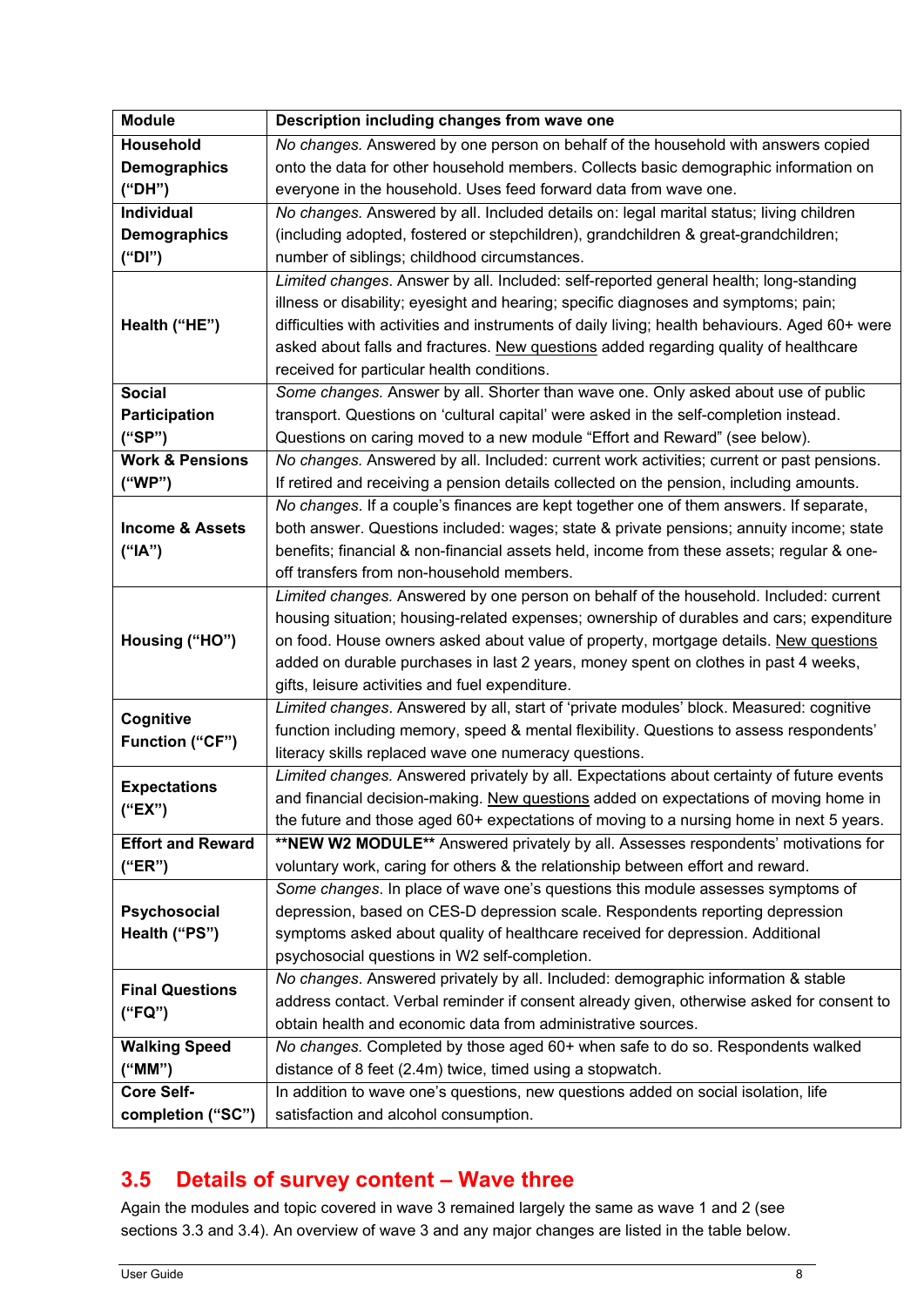| <b>Module</b>              | Description including changes from wave two                                                                                         |
|----------------------------|-------------------------------------------------------------------------------------------------------------------------------------|
| Household                  | No changes. Answered by one person on behalf of the household with answers copied                                                   |
| <b>Demographics</b>        | onto the data for other household members. Collects basic demographic information on                                                |
| ("DH")                     | all in the household. Uses feed forward data from wave one and HSE for refreshment.                                                 |
| Individual                 | No changes. Answered by all. Included details on: legal marital status; living children                                             |
| <b>Demographics</b>        | (including adopted, fostered or stepchildren), grandchildren & great-grandchildren;                                                 |
| ("DI")                     | number of siblings; childhood circumstances.                                                                                        |
|                            | Limited changes. Answer by all. Included: self-reported general health; long-standing                                               |
| Health ("HE")              | illness or disability; eyesight and hearing; specific diagnoses and symptoms; pain;                                                 |
|                            | difficulties with activities and instruments of daily living; health behaviours. Aged 60+                                           |
|                            | were asked about falls and fractures. New questions added regarding dental health.                                                  |
| <b>Social</b>              | Some changes. Answer by all. Questions on use of public transport. New questions on                                                 |
| <b>Participation (SP)</b>  | use of services e.g. transport provided by hospitals/day centres or meals on wheels.                                                |
| <b>Work &amp; Pensions</b> | No changes. Answered by all. Included: current work activities; current or past pensions.                                           |
| ("WP")                     | If retired and receiving a pension details collected on the pension, including amounts.                                             |
|                            | No changes. If a couple's finances are kept together one of them answers. If separate,                                              |
| <b>Income &amp; Assets</b> | both answer. Questions included: wages; state & private pensions; annuity income; state                                             |
| ("IA")                     | benefits; financial & non-financial assets held, income from these assets; regular & one-                                           |
|                            | off transfers from non-household members.                                                                                           |
|                            | No changes. Answered by one person on behalf of the household. Included: current                                                    |
| Housing ("HO")             | housing situation; housing-related expenses; ownership of durables and cars;                                                        |
|                            | expenditure on food, clothes, gifts and leisure activities. House owners asked about value                                          |
|                            | of property, mortgage details.                                                                                                      |
| Cognitive                  | Limited changes. Answered by all, start of 'private modules' block. Measured: cognitive                                             |
| <b>Function ("CF")</b>     | function including memory, speed & mental flexibility. Questions to assess respondents'                                             |
|                            | literacy skills have been dropped for this wave.                                                                                    |
| <b>Expectations</b>        | Limited changes. Answered privately by all. Expectations about certainty of future events                                           |
| ("EX")                     | and financial decision-making including moving home in future and for those aged 60+,                                               |
|                            | likelihood of moving to a nursing home in next 5 years.<br>**MODULE INTRODUCED AT WAVE TWO** No changes. Answered privately by all. |
| <b>Effort and Reward</b>   | Assesses respondents' motivations for voluntary work, caring for others & the relationship                                          |
| ("ER")                     | between effort and reward.                                                                                                          |
|                            | Some changes. Questions how respondent views their life across a variety of dimensions.                                             |
| Psychosocial               | Questions about when perceived middle age ends and old age starts, in wave one, have                                                |
| Health ("PS")              | been added back in.                                                                                                                 |
|                            | Limited changes. Answered privately by all. Included: demographic information & stable                                              |
| <b>Final Questions</b>     | address contact. Verbal reminder of consent if already given, otherwise asked for consent                                           |
| ("FQ")                     | to obtain health and economic data from administrative sources.                                                                     |
| <b>Walking Speed</b>       | No changes. Completed by those aged 60+ when safe to do so. Respondents walked                                                      |
| (''MM")                    | distance of 8 feet (2.4m) twice, timed using a stopwatch.                                                                           |
| <b>Core Self-</b>          | Limited changes. Included: respondents' quality of life, social participation, control at                                           |
| completion ("SC")          | work, life satisfaction, social networks and alcohol, fruit and vegetable consumption.                                              |
|                            | **NEW W3 MODULE** Given to sub-sample of W3 respondents (third sample received                                                      |
| <b>Health and Work</b>     | work, third sample received health, third only received core). Health - rating situation on                                         |
| Self-completion            | 5-point scale including mobility, pain, sleep, cognition and depression. Work - rate                                                |
|                            | hypothetical people in various scenarios on 5-point scale                                                                           |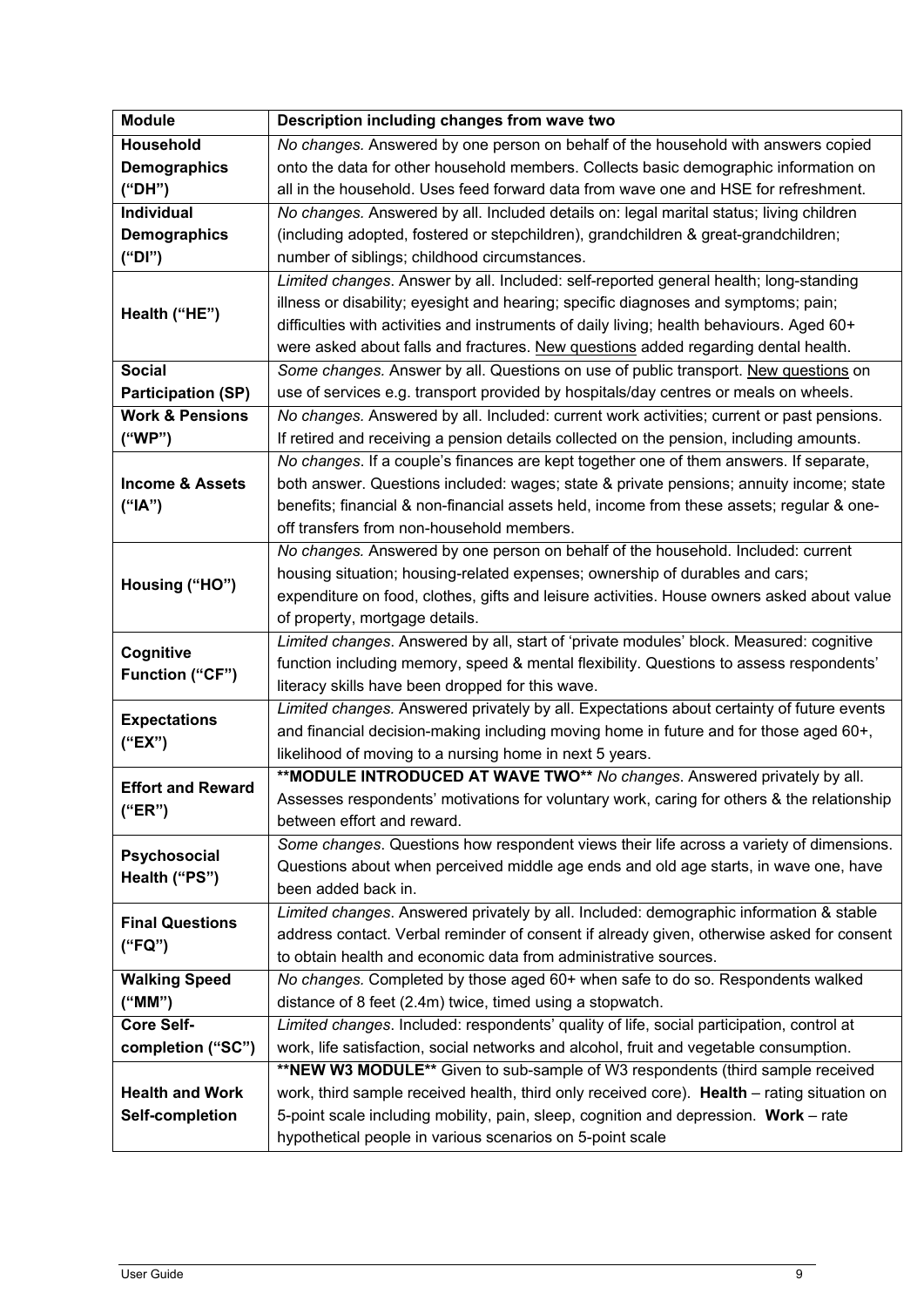# **3.6 Details of survey content – Wave four**

Once more, the modules and topic covered in wave 4 remained largely the same as wave's 1-3 (see sections 3.3, 3.4 and 3.5 respectively). An overview of wave 4 and any major changes are listed in the table below.

| <b>Module</b><br>Description - changes from previous waves |                                                                                                                                                                                                                                                                                      |
|------------------------------------------------------------|--------------------------------------------------------------------------------------------------------------------------------------------------------------------------------------------------------------------------------------------------------------------------------------|
| Household                                                  | No changes. Answered by one person on behalf of the household with answers copied                                                                                                                                                                                                    |
| <b>Demographics</b>                                        | onto the data for other household members. Collects basic demographic information on                                                                                                                                                                                                 |
| ("DH")                                                     | all in the household. Uses feed forward data from wave three and HSE for refreshment.                                                                                                                                                                                                |
| <b>Individual</b>                                          | No changes. Answered by all. Included details on: legal marital status; living children                                                                                                                                                                                              |
| <b>Demographics</b>                                        | (including adopted, fostered or stepchildren), grandchildren & great-grandchildren;                                                                                                                                                                                                  |
| ("DI")                                                     | number of siblings; childhood circumstances.                                                                                                                                                                                                                                         |
| Health ("HE")                                              | Limited changes. Answer by all. Included: self-reported general health; long-standing<br>illness or disability; eyesight and hearing; specific diagnoses and symptoms; pain; dental<br>health; difficulties with activities and instruments of daily living; health behaviours. Aged |
|                                                            | 60+ were asked about falls and fractures. New questions for females about women's                                                                                                                                                                                                    |
|                                                            | health and the menopause.                                                                                                                                                                                                                                                            |
| <b>Social</b>                                              | Limited changes. Answer by all. Questions on use of public transport; use of services e.g.                                                                                                                                                                                           |
| <b>Participation (SP)</b>                                  | transport provided by hospitals/day centres and meals on wheels.                                                                                                                                                                                                                     |
| <b>Work &amp; Pensions</b>                                 | No changes. Answered by all. Included: current work activities; current or past pensions.                                                                                                                                                                                            |
| ("WP")                                                     | If retired and receiving a pension details collected on the pension, including amounts.                                                                                                                                                                                              |
|                                                            | No changes. If a couple's finances are kept together one of them answers. If separate,                                                                                                                                                                                               |
| <b>Income &amp; Assets</b>                                 | both answer. Questions included: wages; state & private pensions; annuity income; state                                                                                                                                                                                              |
| ("IA")                                                     | benefits; financial & non-financial assets held, income from these assets; regular & one-                                                                                                                                                                                            |
|                                                            | off transfers from non-household members.                                                                                                                                                                                                                                            |
|                                                            | No changes. Answered by one person on behalf of the household. Included: current                                                                                                                                                                                                     |
| Housing ("HO")                                             | housing situation; housing-related expenses; ownership of durables and cars; expenditure                                                                                                                                                                                             |
|                                                            | on food, clothes, gifts and leisure activities. House owners asked about value of property,<br>mortgage details.                                                                                                                                                                     |
| Cognitive                                                  | Limited changes. Answered by all, start of 'private modules' block. Measured: cognitive                                                                                                                                                                                              |
| Function ("CF")                                            | function including memory & speed. Questions on numeracy re-introduced.                                                                                                                                                                                                              |
|                                                            | Limited changes. Answered privately by all. Expectations about certainty of future events                                                                                                                                                                                            |
| <b>Expectations</b>                                        | and financial decision-making including moving home in future and for those aged 60+,                                                                                                                                                                                                |
| ("EX")                                                     | likelihood of moving to a nursing home in next 5 years.                                                                                                                                                                                                                              |
|                                                            | **MODULE INTRODUCED AT WAVE TWO** No changes. Answered privately by all.                                                                                                                                                                                                             |
| <b>Effort and Reward</b>                                   | Assesses respondents' motivations for voluntary work, caring for others & the relationship                                                                                                                                                                                           |
| ("ER")                                                     | between effort and reward. New questions at wave four on provision of care and use of                                                                                                                                                                                                |
|                                                            | respite care services.                                                                                                                                                                                                                                                               |
| Psychosocial<br>Health ("PS")                              | Limited changes. Asks how respondent views their life across a variety of dimensions.                                                                                                                                                                                                |
| <b>Final Questions</b>                                     | Limited changes. Answered privately by all. Included: demographic information & stable                                                                                                                                                                                               |
| ("FQ")                                                     | address contact. Verbal reminder of consent if already given; otherwise asked for consent                                                                                                                                                                                            |
|                                                            | to obtain health and economic data from administrative sources.                                                                                                                                                                                                                      |
| <b>Walking Speed</b>                                       | No changes. Completed by those aged 60+ when safe to do so. Respondents walked                                                                                                                                                                                                       |
| ("MM")                                                     | distance of 8 feet (2.4m) twice, timed using a stopwatch.                                                                                                                                                                                                                            |
| <b>Core Self-</b>                                          | Limited changes. Included: respondents' quality of life, social participation, control at                                                                                                                                                                                            |
| completion ("SC")                                          | work, life satisfaction, social networks and alcohol, fruit and vegetable consumption.                                                                                                                                                                                               |
| <b>Health and Work</b><br>Self-completion                  | REMOVED FOR WAVE FOUR. WAVE THREE ONLY.                                                                                                                                                                                                                                              |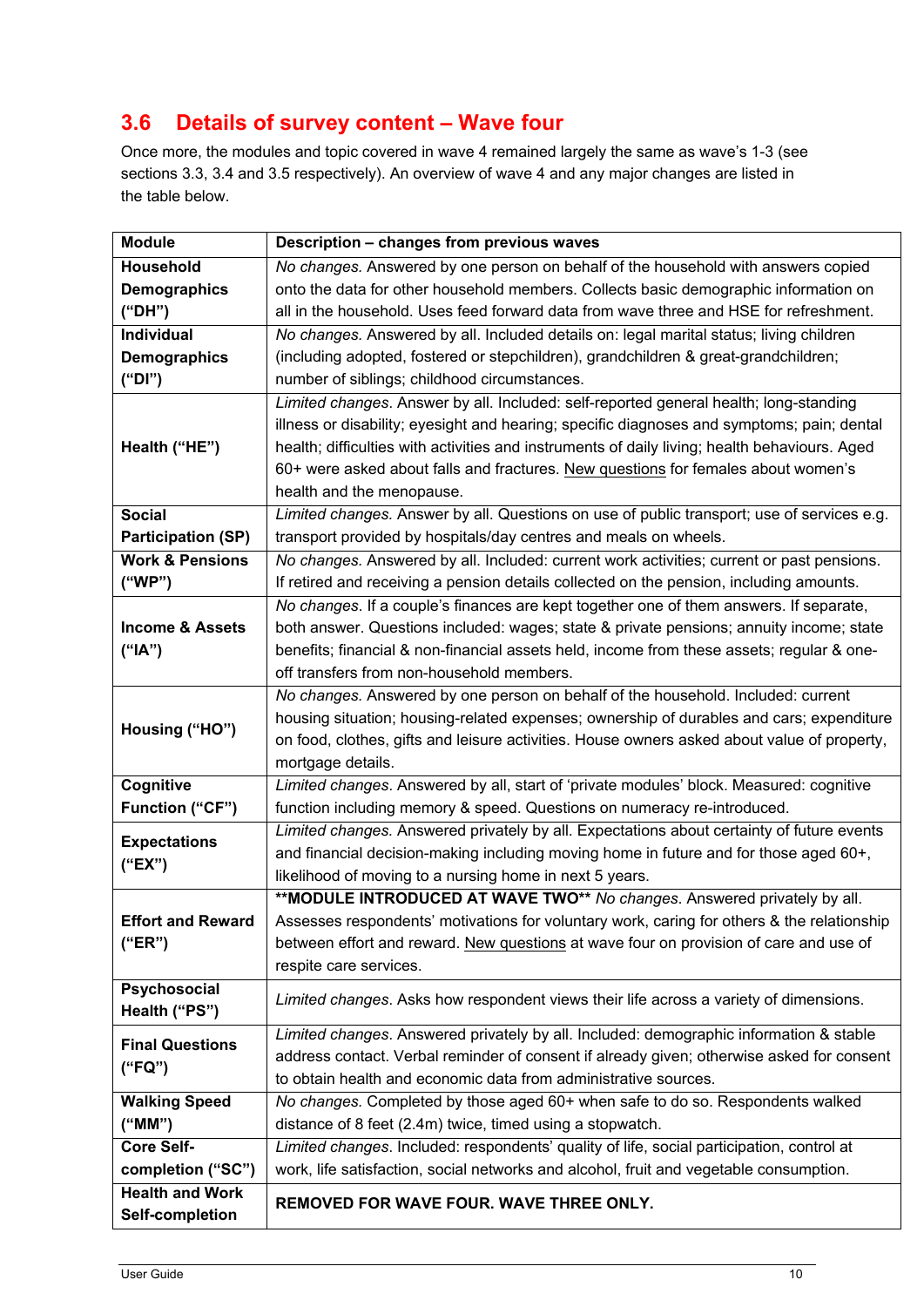# **3.7 Details of survey content – Wave five**

The modules and topics covered in wave 5 remained largely the same as wave's 1-4 (see sections 3.3 - 3.6). An overview of wave 5 and any major changes are listed in the table below.

| <b>Module</b>              | Description - changes from previous waves                                                     |
|----------------------------|-----------------------------------------------------------------------------------------------|
| Household                  | No changes. Answered by one person on behalf of the household with answers copied             |
| <b>Demographics</b>        | onto the data for other household members. Collects basic demographic information on          |
| ("DH")                     | all in the household. Uses feed forward data from wave four.                                  |
| Individual                 | No changes. Answered by all. Included details on: legal marital status; living children       |
| <b>Demographics</b>        | (including adopted, fostered or stepchildren), grandchildren & great-grandchildren;           |
| ("DI")                     | number of siblings; childhood circumstances.                                                  |
|                            | Limited changes. Answer by all. Included: self-reported general health; long-standing         |
| Health ("HE")              | illness or disability; eyesight and hearing; specific diagnoses and symptoms; pain; dental    |
|                            | health; difficulties with activities and instruments of daily living; health behaviours. Aged |
|                            | 60+ were asked about falls and fractures. Removal of questions on sleep and balance.          |
| <b>Social</b>              | Limited changes. Answer by all. Questions on use of public transport; use of services e.g.    |
| <b>Participation (SP)</b>  | transport provided by hospitals/day centres and meals on wheels. New questions on             |
|                            | views on the local area.                                                                      |
|                            | Limited changes. Answered by all. Included: current work activities; current or past          |
| <b>Work &amp; Pensions</b> | pensions. If retired and receiving a pension details collected on the pension, including      |
| ("WP")                     | amounts. Some wave five questions omitted e.g. employer provision of accommodation            |
|                            | and arrangements for those with a disability at work.                                         |
|                            | No changes. If a couple's finances are kept together one of them answers. If separate,        |
| <b>Income &amp; Assets</b> | both answer. Questions included: wages; state & private pensions; annuity income; state       |
| ("IA")                     | benefits; financial & non-financial assets held, income from these assets; regular & one-     |
|                            | off transfers from non-household members.                                                     |
|                            | Limited changes. Answered by one person on behalf of the household. Included: current         |
| Housing ("HO")             | housing situation; housing-related expenses; ownership of durables, cars and pets;            |
|                            | expenditure on food, clothes, gifts and leisure activities.                                   |
| <b>Cognitive</b>           | Limited changes. Answered by all, start of 'private modules' block. Measured: cognitive       |
| <b>Function ("CF")</b>     | function including memory & speed. Questions on literacy re-introduced.                       |
| <b>Expectations</b>        | Limited changes. Answered privately by all. Expectations about certainty of future events     |
| ("EX")                     | and financial decision-making including moving home in future and for those aged 60+,         |
|                            | likelihood of moving to a nursing home in next 5 years.                                       |
| <b>Effort and Reward</b>   | **MODULE INTRODUCED AT WAVE TWO** No changes. Answered privately by all.                      |
| ("ER")                     | Assesses respondents' motivations for voluntary work, caring for others, relationship         |
|                            | between effort and reward and provision of care and use of respite care services.             |
| Psychosocial               | No changes. Asks how respondent views their life across a variety of dimensions.              |
| Health ("PS")              | ** NEW W5 MODULE** Answered by pre-selected sub-sample only. Module comprises 22              |
|                            | games respondents play on a laptop as a self-completion CASI interview. Games are             |
| <b>Risk Module</b>         | designed to measure respondents' attitudes towards financial risk taking and willingness      |
|                            | to accept delay in receiving money. Respondents won actual money from playing the             |
|                            | games, which was sent to them as a cheque after the interview.                                |
|                            | Limited changes. Answered privately by all. Included: demographic information & stable        |
| <b>Final Questions</b>     | address contact. Verbal reminder of consent if already given; otherwise asked for consent     |
| ("FQ")                     | to obtain health and economic data from administrative sources.                               |
| <b>Walking Speed</b>       | No changes. Completed by those aged 60+ when safe to do so. Respondents walked                |
| ("MM")                     | distance of 8 feet (2.4m) twice, timed using a stopwatch.                                     |
|                            |                                                                                               |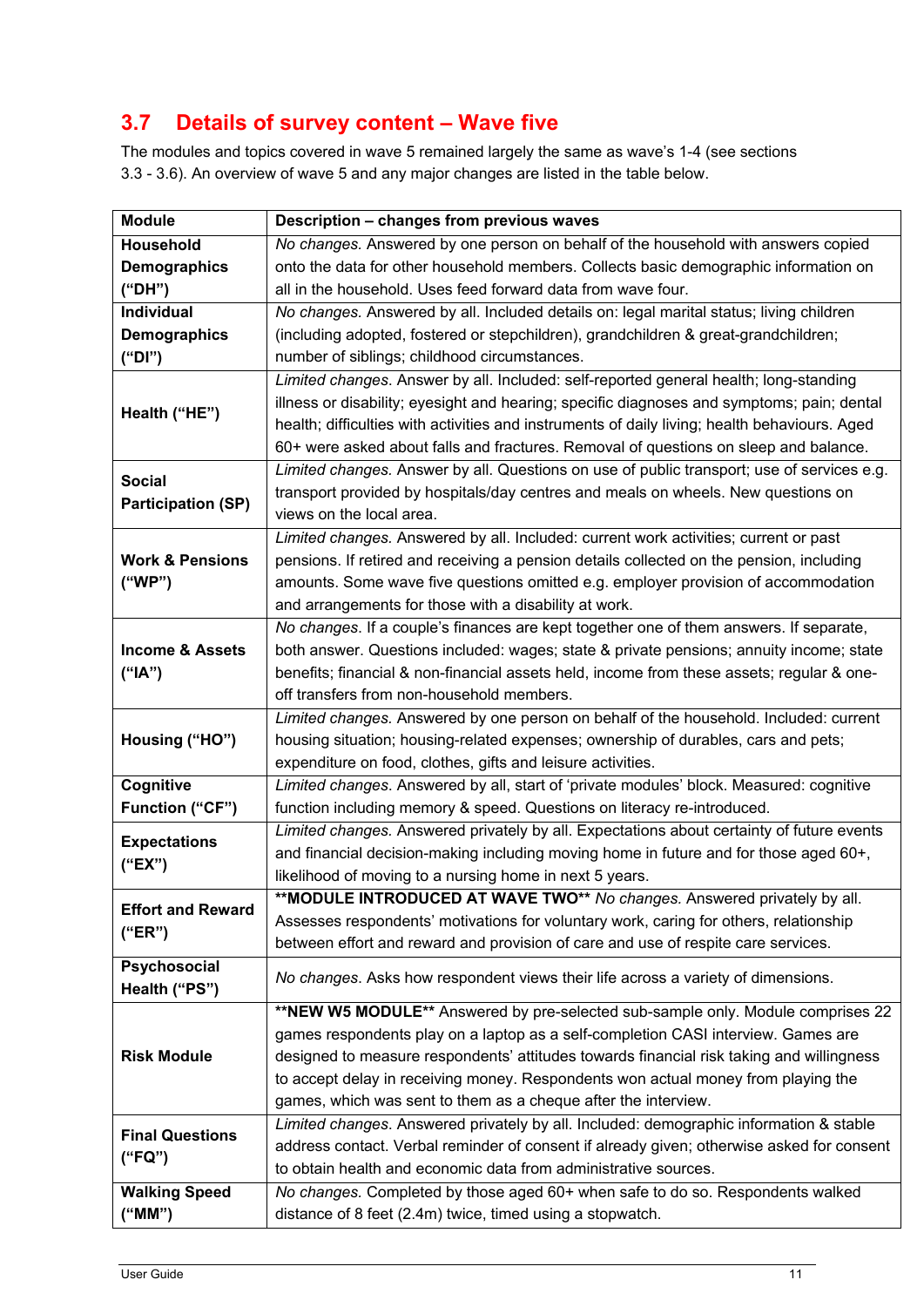|                   | Limited changes. Included: respondents' quality of life, social participation, control at |
|-------------------|-------------------------------------------------------------------------------------------|
| <b>Core Self-</b> | work, life satisfaction, social networks and alcohol, fruit and vegetable consumption.    |
| completion ("SC") | New questions: measuring well-being and personality, experience of discrimination and     |
|                   | the respondent's religion (if any).                                                       |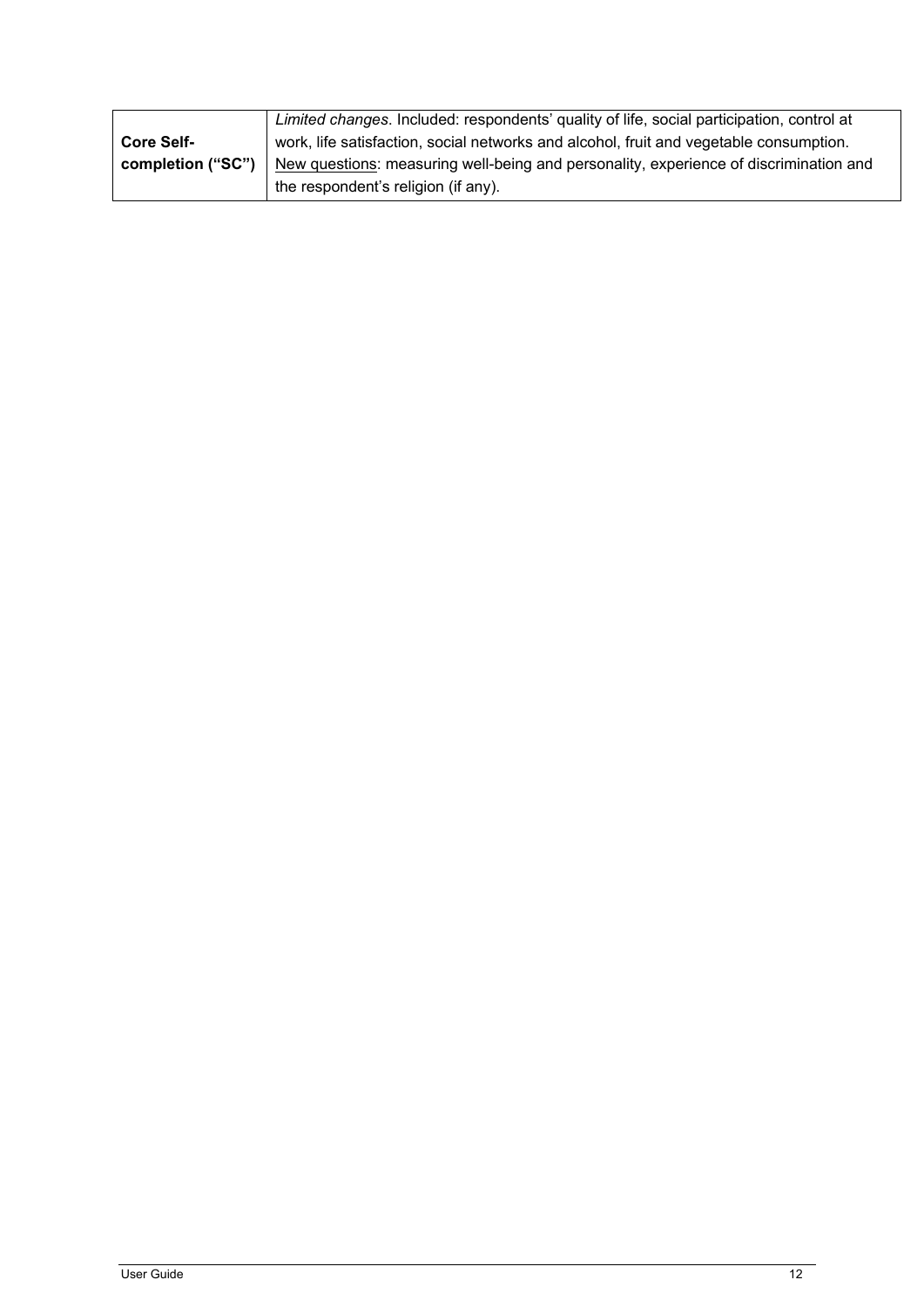# **4 Fieldwork and response rate**

#### **4.1 Fieldwork - Overview**

The fieldwork process for each wave of ELSA has been very similar. Eligible individuals satisfying a number of criteria (see section 2.3) were sent an advance letter inviting them to take part. Interviewers then either telephoned or visited the households to explain the study, and interview willing individuals straight away, or to make appointments to call back at a convenient time. The main survey comprised of a personal face-to-face interview and a self-completion questionnaire. Waves 2 and 4 also included a separate Nurse visit; the data from both these elements of ELSA is available from the UK Data archive.

At waves 1 - 4, before starting work all new interviewers underwent a two-day personal briefing by a researcher. At wave 5 the two-day briefing for new interviewers was reduced slightly by half a day. Those interviewers who had taken part in a previous wave of ELSA underwent a one day refresher briefing. The briefings covered all fieldwork procedures including training on how to administer the assessments (walking speed and cognitive function), fully explained the documents needed for the study and provided an introduction to all questions within the CAPI interview. Interviewers were provided with written study guidelines to reinforce the briefing.

Addresses within the same postcode sectors were clustered and issued to interviewers. Before starting to carry out their visits, all interviewers were instructed to report to the police station local to where they were working and were expected to show a copy of the ELSA advance letter, leave their name and NatCen's contact details and explain how long they would be carrying out interviews in the area.

For further information on the specific fieldwork procedures at each wave please see the technical reports on the Economic and Social Data Service website here .

#### **4.2 Fieldwork - Tracing Movers**

To minimise the sample attrition caused by respondents moving address, procedures were in place to track respondents who move between waves, or since their HSE interview, to ensure that the more mobile sections of the ELSA sample are not lost.

If the whole household had moved since the last interview, or a core member who had consented to be re-contacted in future waves had moved away, interviewers were directed to try the following possible routes to trace movers:

- Attempt telephone contact with the respondent
- Attempt to find a follow-up address
- Approach the present occupants, neighbours, or friends to obtain the new address

 - (For waves 3 - 5) approach the person(s) living at the 'stable address' provided previously by the respondent – Since wave 2 respondents had been asked to give the name and contact details of someone who could be contacted if they moved

- Consider phone books, electoral register, local shops, letting agency, estate agent, post office

A 'mover letter' was offered if interviewers identified a member of the public who was aware of the core member's new address but was reluctant to reveal it to the interviewer. This letter, which was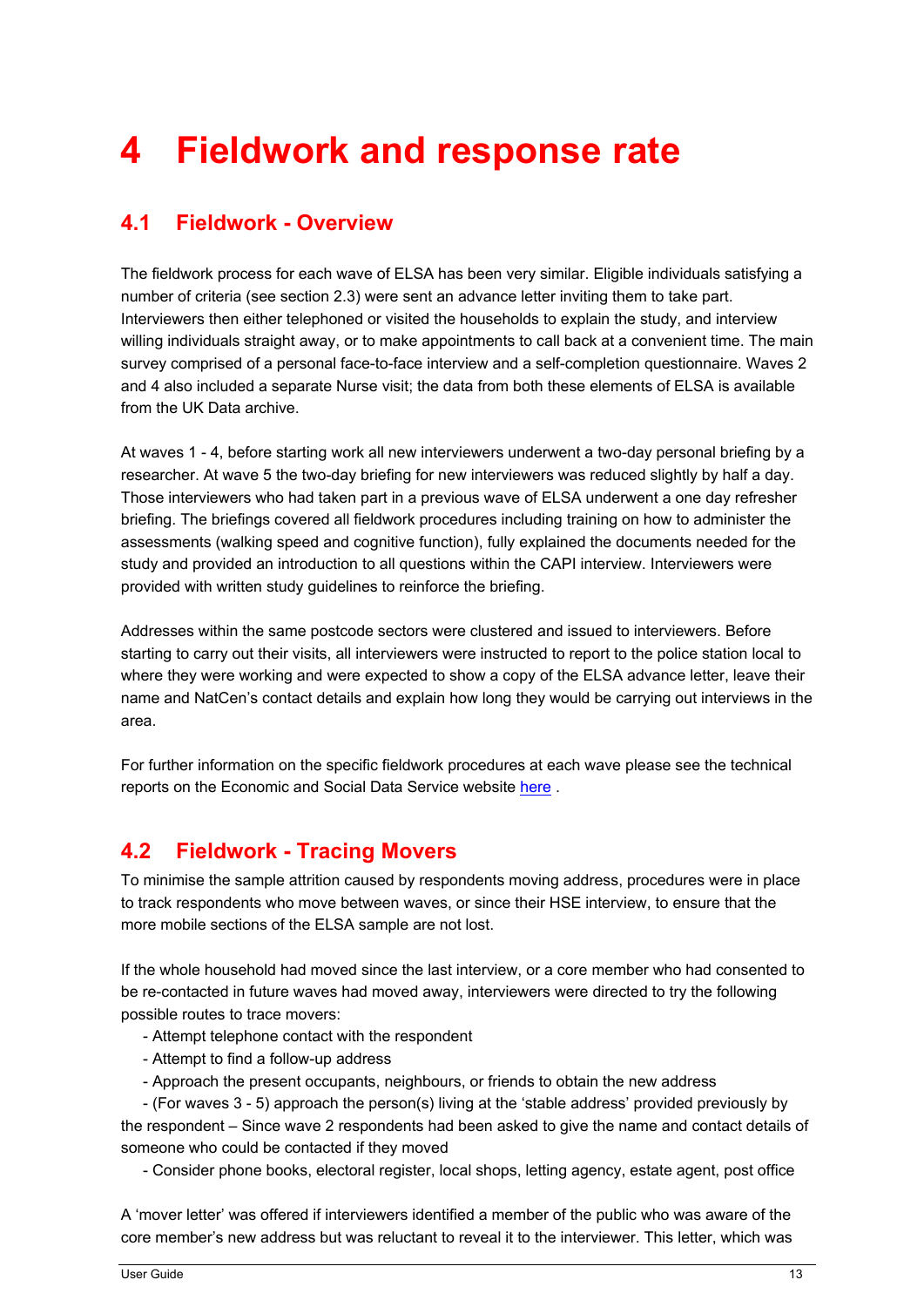forwarded with a pre-paid envelope by the member of the public who had been identified, asked the core member to contact the office with their new address.

At wave 3 the DWP assisted with the tracing of core members using their state pension databases. The respondent's name, date of birth and address were provided to DWP and they matched this to their databases in order to identify the most up-to-date contact details. If a new address was found, an advance letter was sent to the respondent.

At waves 3, 4 and 5 we were able to trace respondents through the National Health Service Central Register (NHSCR). For those respondents who we could not trace and who agreed to have their data linked to the NHSCR we were able to obtain health authority information, which enabled us to write to the health authority and ask them to pass on an advance letter to the respondent via their GP.

#### **4.3 Response rates at wave one**

Wave 1 fieldwork ran from March 2002 to March 2003.

The ELSA wave one fieldwork produced 12,100 productive individual interviews. Of these, 11,392 were core members, 636 younger partners and 72 new partners. Of the core sample member interviews, 204 were partial responses and 158 were proxy responses.

Of the 11,578 households that were issued for wave one, the interviewers made contact with 94% of them. Nearly two-thirds of non-contacts had moved since the HSE interview and could not be traced. Separate analyses show that around a tenth of issued households had moved house by the wave one fieldwork period. Two-thirds of the movers were eventually traced.

A responding household is defined as one where at least one eligible person was interviewed. Using this criterion, a household response rate of 70% was achieved. The majority of non responding households refused to participate (22% of the eligible sample of households).

A small percentage of respondents within the responding households were ineligible (3%). Of the remaining sample of individuals within responding households, a response rate of 96% was achieved. Non-response within households was almost always because of refusal to take part.

The overall response rate for individuals (calculated using the total number of eligible individuals within all issued households) was 66%.

More information about the response rates is provided in the Wave 1 Technical Report.

#### **4.4 Response rates at wave two**

Wave 2 fieldwork ran from June 2004 - July 2005. Wherever possible, interviewers were assigned to the same households they had interviewed at the previous wave.

The ELSA wave 2 fieldwork produced 9,432 productive interviews. Of these, 8780 of these were with core sample members. Of all core sample member interviews, 38 people only completed a partial interview in person and 92 were interviewed by proxy. In addition 57 productive interviews were conducted with core partners, 501 with younger partners, and 94 with new partners.

The interviewer made contact with 97% of the households that were issued for ELSA Wave 2 (the household contact rate). The largest component (77%) of non-response was a result of refusals.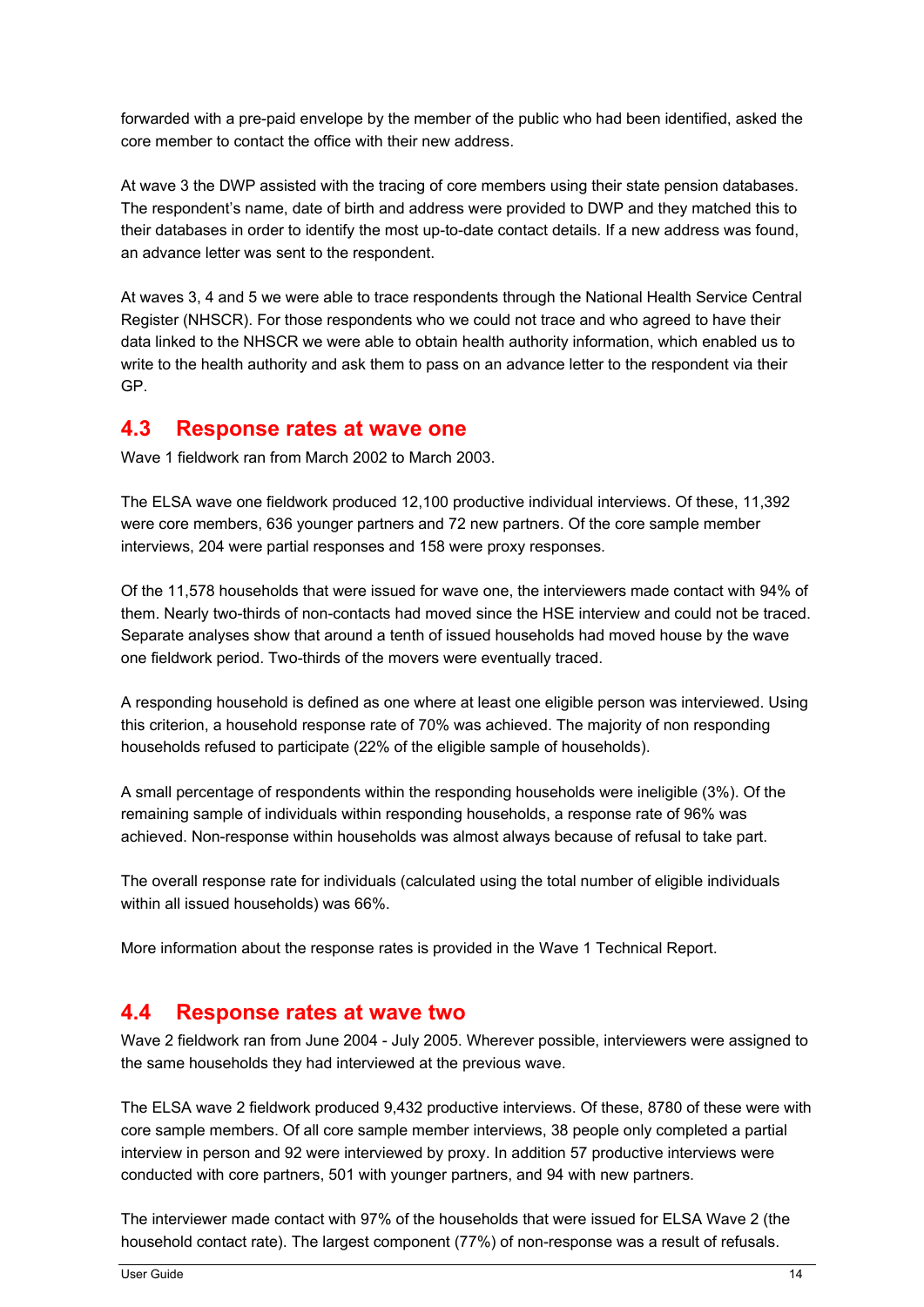Though many people who had moved were traced from their Wave 1 residence, 11% of non responders were individuals who could not be found. This is slightly higher than Wave 1, where those who had moved and could not be traced constituted 10% of issued Wave 1 non-respondents. 82% of those who completed a Wave 1 interview and were eligible for a Wave 2 interview as an ELSA 'core member' took part in the survey.

More information about the response rates is provided in the Wave 2 Technical Report.

#### **4.5 Response rates at wave three**

Fieldwork for wave 3 of ELSA began in May 2006 and spanned 15 months, finishing in August 2007. Wherever possible, interviewers were assigned to the same households they had interviewed at the previous wave.

The deposit of the wave 3 data contains, from the original sample, 7535 core members, 91 core partners, 312 younger partners, 74 'new' partners (found at previous waves) and 26 new partners (found at this Wave). For the refreshment sample, this deposit contains 1275 core members, 142 older partners, 295 younger partners and 21 new partners (found at this Wave).

More information about the response rates is provided in the wave 3 Technical Report.

#### **4.6 Response rates at wave four**

Fieldwork for wave 4 of ELSA began in May 2008 and spanned 14 months, finishing at the end of July 2009. Wherever possible, interviewers were assigned to the same households they had interviewed at the previous wave.

The wave 4 deposited data contains, from the original sample, 6,623 core members, 101 core partners, 276 younger partners, 98 'new' partners (found at previous Waves) and 21 new partners (found at this Wave). From the wave 3 refreshment sample, this deposit contains 972 core members, 12 core partners, 106 older partners, 226 younger partners, 14 'new' partners (found at Wave 3) and 11 new partners (found at Wave 4). For the wave 4 refreshment sample, this deposit contains 2,291 core members, 165 older partners, 119 younger partners and 15 new partners (found at this Wave).

This deposit contains data from a total of 11,050 respondents.

More information about the response rates is provided in the Wave 4 Technical Report.

#### **4.7 Response rates at wave five**

Fieldwork for wave 5 of ELSA began in June 2010 and spanned 13 months, finishing at the beginning of July 2011. Wherever possible, interviewers were assigned to the same households they had interviewed at the previous wave.

The Wave 5 deposited data contains, from the original sample 6,242 core members, 125 core partners, 281 younger partners, 116 'new' partners (found at previous Waves) and 9 new partners (found at this Wave). From the Wave 3 refreshment sample, this deposit contains 936 core members, 17 core partners, 102 older partners, 217 younger partners, 26 'new' partners (found at previous waves) and 10 new partners (found at this wave). For the Wave 4 refreshment sample, this deposit contains 1,912 core members, 27 core partners, 127 older partners, 101 younger partners, 14 'new; partners found at Wave 4 and 12 new partners (found at this Wave).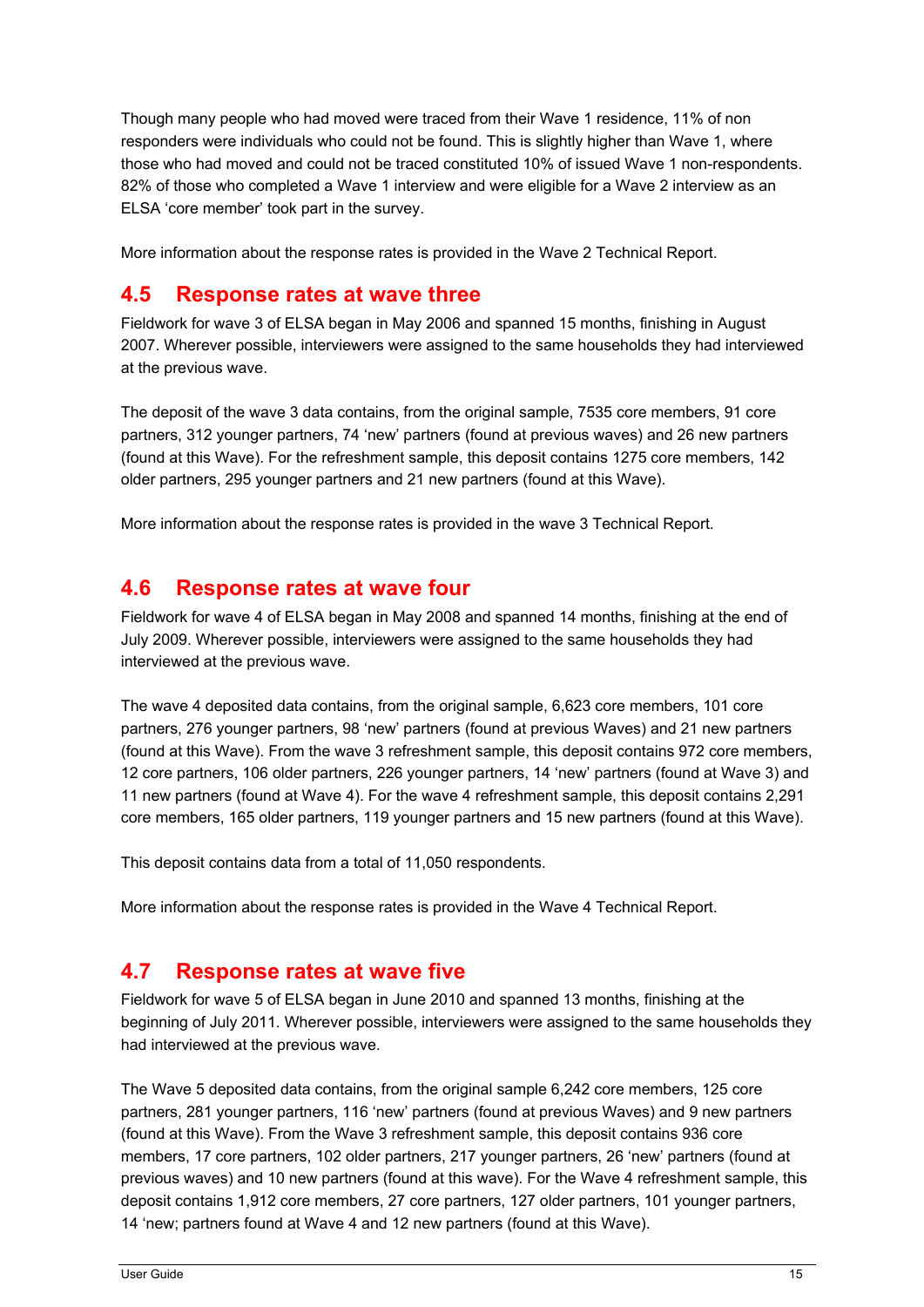This deposit contains data from a total of 10,274 respondents.

More information about the response rates is provided in the forthcoming Wave 5 Technical Report.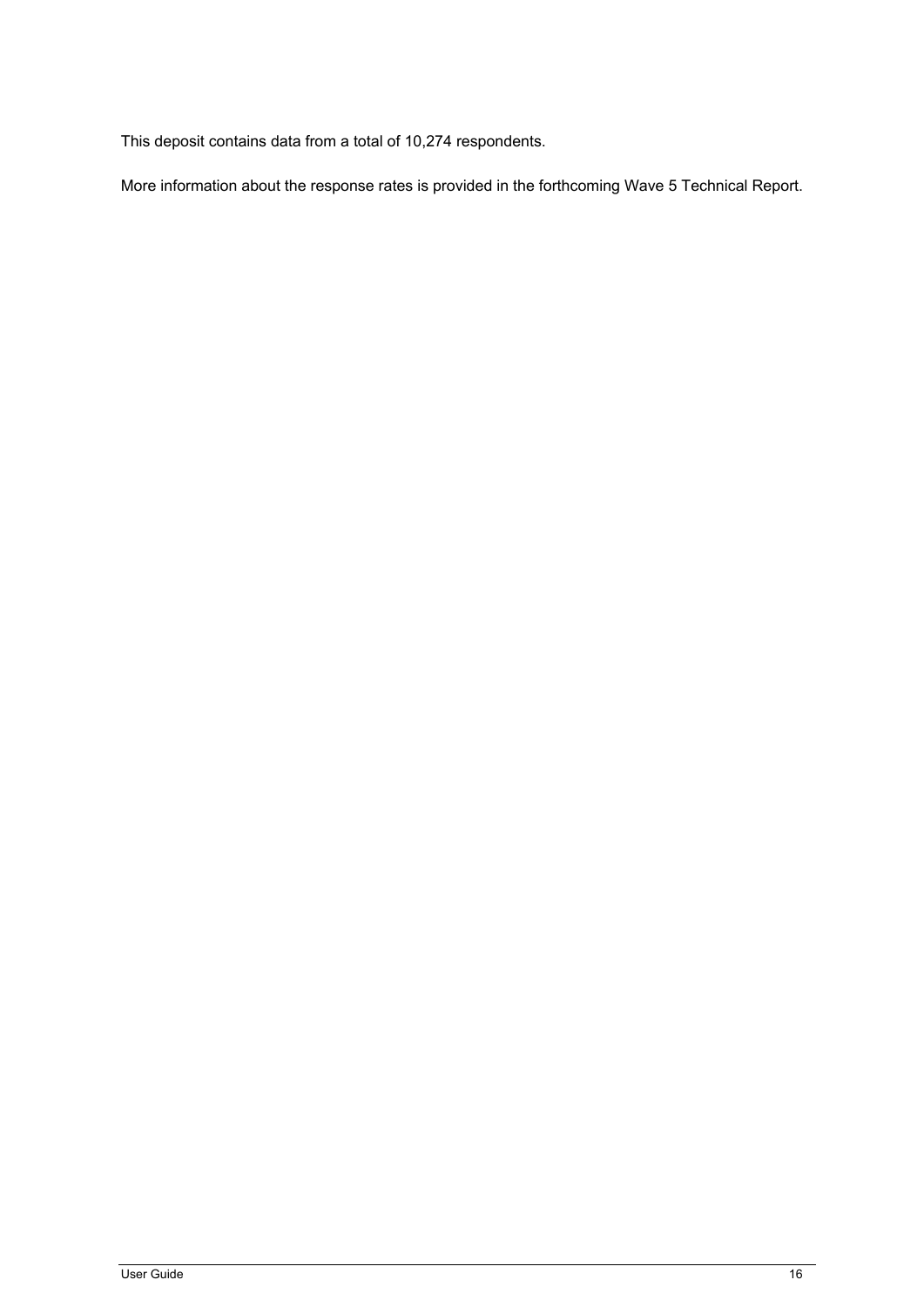# **5 Weighting**

Where possible we recommend that analysis be conducted on weighted data since this will help to minimise bias from differential non-response amongst key sub groups. With a longitudinal survey the potential for bias increases with each successive wave. Now that the panel has experienced six successive waves of attrition including non-response at HSE, refusals to be re-interviewed post-HSE and non-response at ELSA waves 1 to 5, it is imperative to adjust for differential non-response.

#### **5.1 Weighting for waves one and two**

The variable in the dataset to be used for weighting at wave one is **W1wgt** and the variable for wave two is **W2wgt.** Weights were calculated for core sample members only (including proxy and partial interviews). All other non-sample individuals that were interviewed (new and younger partners) have a weight of zero.

When running weighted analyses, researchers should remember to exclude these respondents (with zero weights) from the un-weighted base, if quoted. The data for partners can be used as supplementary information for core members<sup>4</sup>.

For further information on wave one and two weighting, please see the technical report (available on the data archive website here.

## **5.2 Weighting for waves three, four and five**

The weighting for waves three, four and five can be divided for analysis cross-sectionally or longitudinally:

• Cross-sectional analysis uses data collected only at a particular wave.

• Longitudinal analysis involves data collected from more than one wave for the purposes of analysing change.

For waves three, four and five cross-sectional and longitudinal weights support these two different objectives. As with waves one and two, weights have been calculated for core members living in private households in England who responded to the survey (including those interviewed by proxy and those giving partial interviews). Cross-sectional weights are zero for all other respondents, including core members living in institutions and partners of core members (i.e. core, new, younger and older partners). To receive a longitudinal weight, respondents must have taken part in all five waves of ELSA; all other respondents are 'system missing'.

When running weighted analyses, researchers should remember to exclude these respondents (with zero or 'system missing' weights) from the un-weighted base, if quoted. The data for partners can be used as supplementary information for core members.

1

 $<sup>4</sup>$  If non-core sample members are to be analysed they should be analysed unweighted.</sup>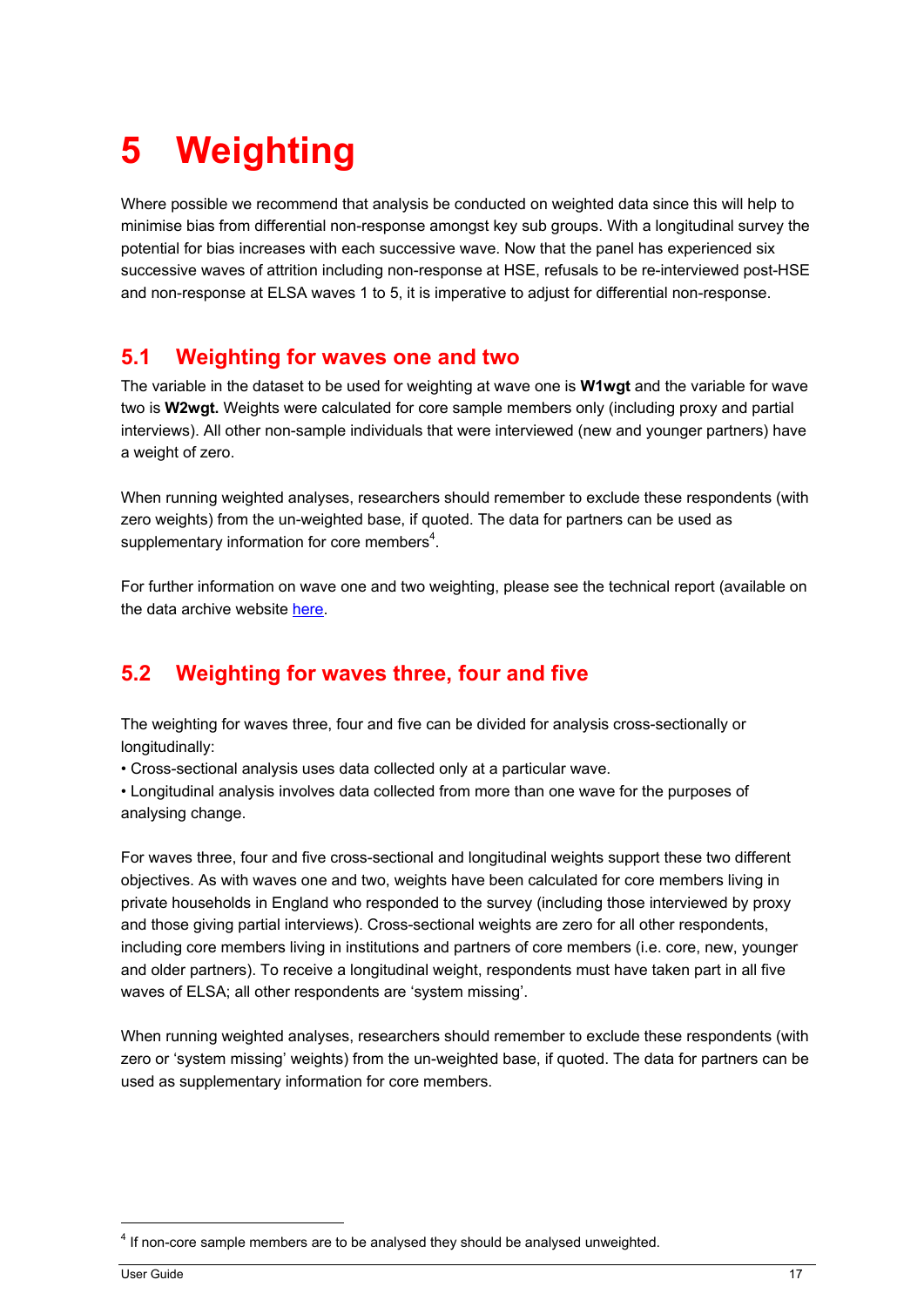# **5.3 Longitudinal weights waves three - five**

These weights are only defined for the subset of cases who have taken part in all waves, up to and including the wave in question.

At each wave, the fully responding core members are re-weighted to take account of respondents at the previous wave that were lost through refusal at the current wave or through some other form of sample attrition. Core members from the original sample who returned to the study having missed a wave do not, therefore, have a non-zero longitudinal weight.

| <b>WAVE</b>                 | <b>Description</b>                                                                                                                                               |  |
|-----------------------------|------------------------------------------------------------------------------------------------------------------------------------------------------------------|--|
| <b>WAVE</b><br><b>THREE</b> | Variable name: W3LWGT<br>Calculated for the set of 7,168 core members who have responded to all three waves of ELSA,<br>and remain living in private households. |  |
| <b>WAVE</b><br><b>FOUR</b>  | Variable name: W4LWGT<br>Calculated for the set of 5,971 core members who have responded to all four waves of ELSA,<br>and remain living in private households.  |  |
| <b>WAVE</b><br><b>FIVE</b>  | Variable name: W5LWGT<br>Calculated for the set of 5,262 core members who have responded to all five waves of ELSA,<br>and remain living in private households.  |  |

## **5.4 Cross-sectional weights waves three – five**

The cross sectional weights for wave 3-5 are made up of the following groups:

- Longitudinal sample members (i.e. those given a longitudinal weight)
- Cohort 3 core members (new entrants at wave three)
- Cohort 4 core members (new entrants at wave four)
- Wave non-responders (those core members from a previous cohort who return to the study having missed a previous wave)

The cross-sectional weights were calculated separately for each cohort. In each case the weighting aimed to adjust for differences in the propensity to respond amongst key sub-groups. The final step in the calculation of the cross-sectional weight involved computing a scaling factor to ensure that the original sample (Cohort 1) and refreshment samples (Cohorts 3 and 4) were represented in the same proportions, with respect to age, in which they appear in the population (based on the 2008 household population estimates provided by the Office for National Statistics).

| <b>WAVE</b>       | <b>VARIABLE NAME</b>  |
|-------------------|-----------------------|
| <b>WAVE THREE</b> | Variable name: W3XWGT |
| WAVE FOUR         | Variable name: W4XWGT |
| WAVE FIVE         | Variable name: W5XWGT |

#### **5.5 Self-completion weight**

Self-completion weights were created at wave 4 and 5 for the core members whose self-completion questionnaire were received with the majority of questions answered. These weights (**W4SCWT** and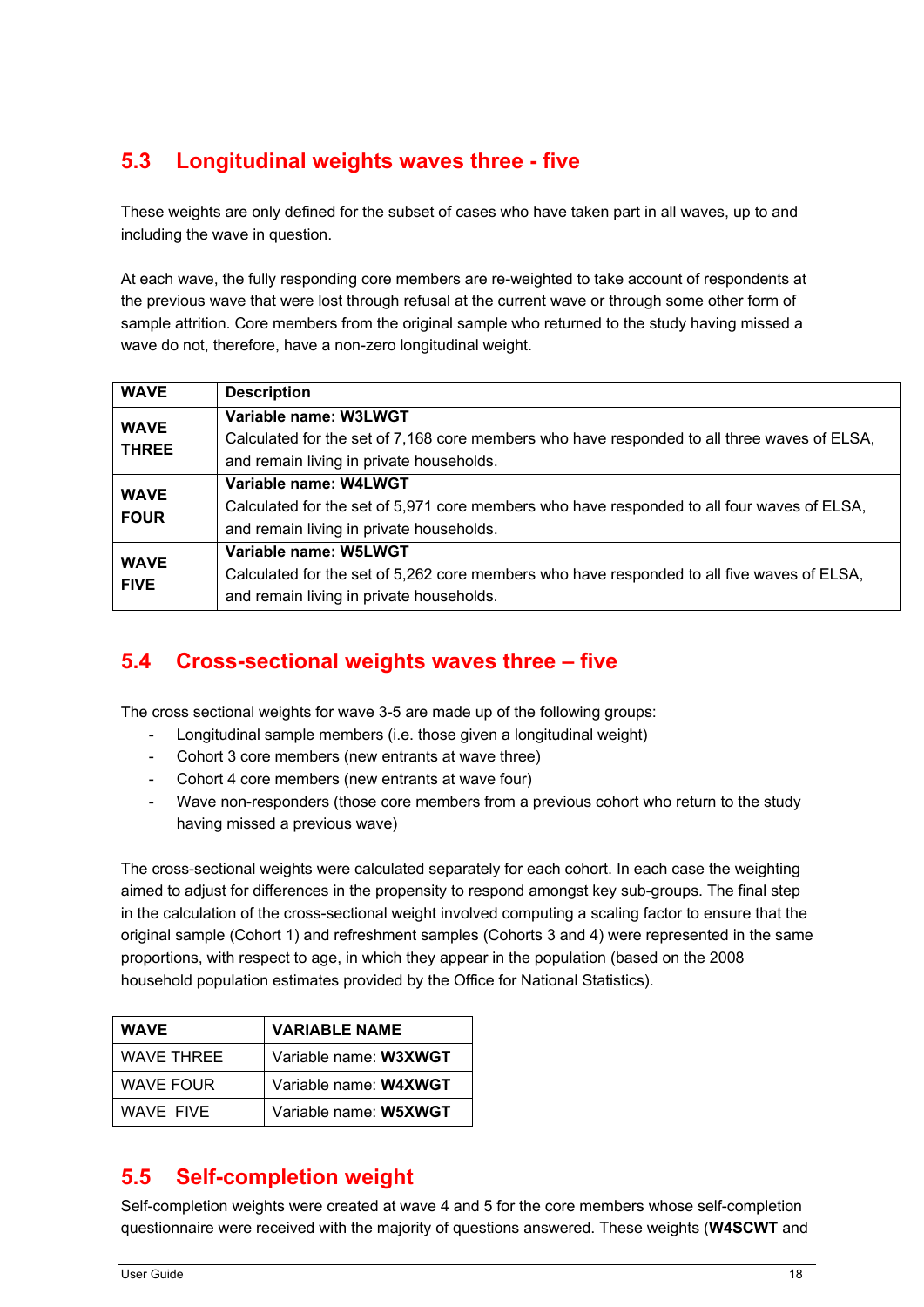**W5SCWT** respectively) built upon the Wave 4 and 5 cross-sectional weights and aimed to adjust for differential non-response amongst respondents.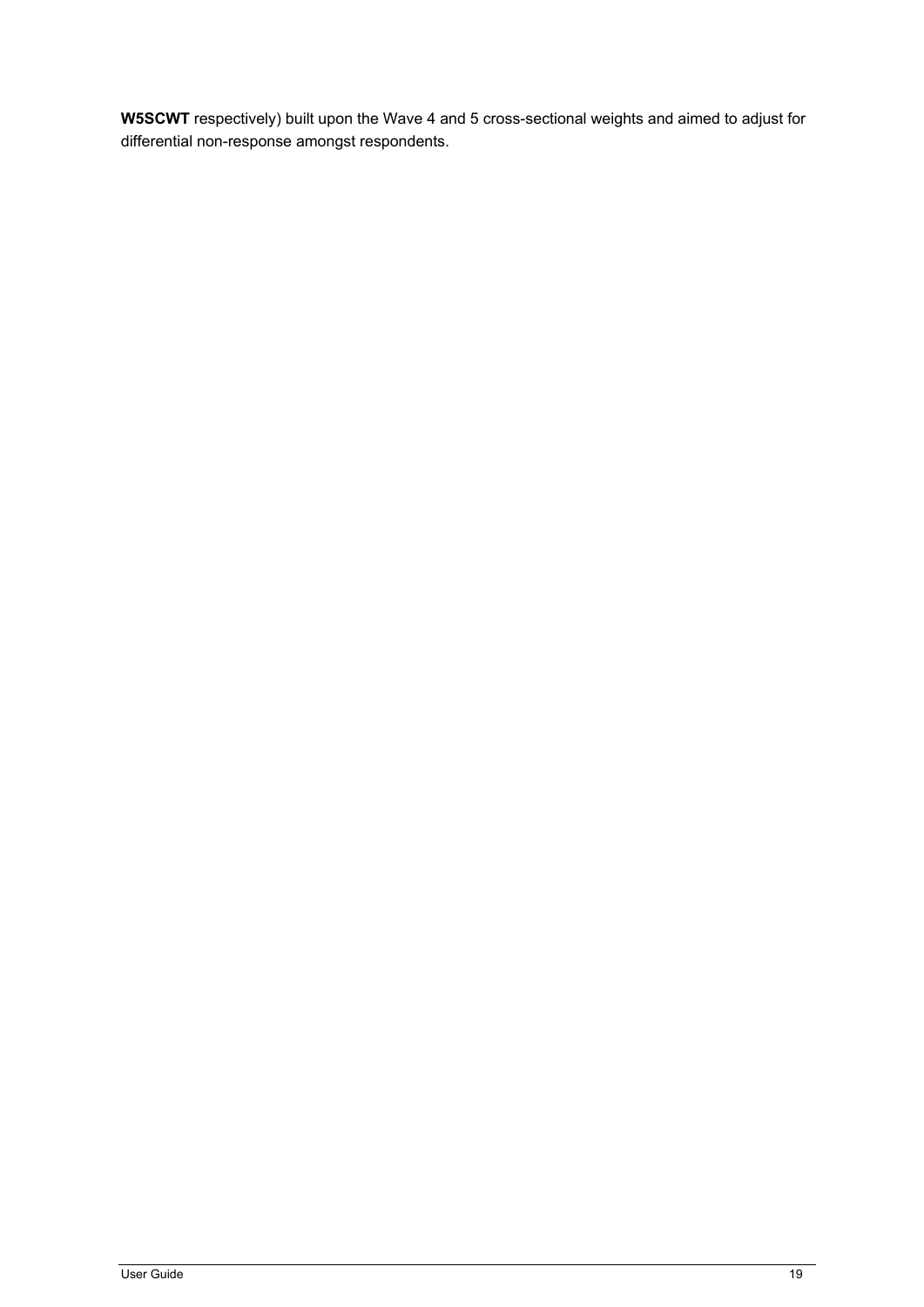# **6 Dataset information**

This User Guide refers to the core datasets that has been archived for ELSA Waves one to five. These datasets lists cases at an individual level.

Data for ELSA respondents collected during HSE (referred to as "wave 0" data) and ELSA waves 1-5 can be used for longitudinal analysis. All this data is available from the Data Archive.

The ELSA core datasets contains data in the following order:

• Key variables not in the questionnaire (e.g. serial number, outcome codes)

• Variables in the questionnaire (in the order they appear in the CAPI interview). A small number of additional variables that are associated with particular questionnaire variables are located alongside these variables in the data. These are annotated in the questionnaire.

• Other variables not in the questionnaire (including administrative variables, other derived variables and variables fed forward from previous waves).

The main group of respondents for analysis is the core members. Data on partners can be used as characteristics of the core members (i.e. to provide supplementary information), but these partners should not be analysed as individuals in their own right. The ineligible partners are unrepresentative, and any analysis using them would need to be unweighted.

### **6.1 Updated dataset information – Waves three, four**

#### **WAVE THREE DATASET INFORMATION**

There are 9771 cases in the Phase 2 deposit. This differs from the number of cases deposited at Phase 1 and, although we have asked that all copies of the Phase 1 data are deleted, we still think it is useful to illustrate the differences in the number of cases between the two datasets.

There are five cases that were in the Phase 1 data but are not in Phase 2. Two of these cases asked that their data be deleted, while the remainder had their outcome codes changed as a result of data cleaning and reconciliation (and no longer fell under the criteria for archiving). There are 58 cases that were not in the Phase 1 data but are in Phase 2. 47 of these cases had an institution interview and the remaining 11 cases had problems with their data which have now been resolved.

There are three cases that have a value in SAMPSTA which may need clarification: 101166, 101375 and 107830. These are partners who had left the household but subsequently moved back in, but they were not issued as part of the Wave 3 sample as they were not eligible for interview in their own right. The ELSA Technical Reports provide more details about eligibility and sampling. Also note that case 107830 was initially thought to be new partner and were assigned an IDAUNIQ of 121362 at Phase 1.

There are 103 more refreshment sample core members (FINSTAT="C3CM") in the Phase 2 data than in the Phase 1. This is due to the inaccuracy since discovered with the sampling algorithm.

One case has a changed value of FINSTAT in Version 2 of the Phase 2 data. This is because their date of birth was given as being in 1953 in their HSE interview (meaning they were originally given a FINSTAT of "C3CM") but it has been noted that in their Wave 3 interview they gave their date of birth as being in 1959 (meaning they have now been given a FINSTAT of "C3YP").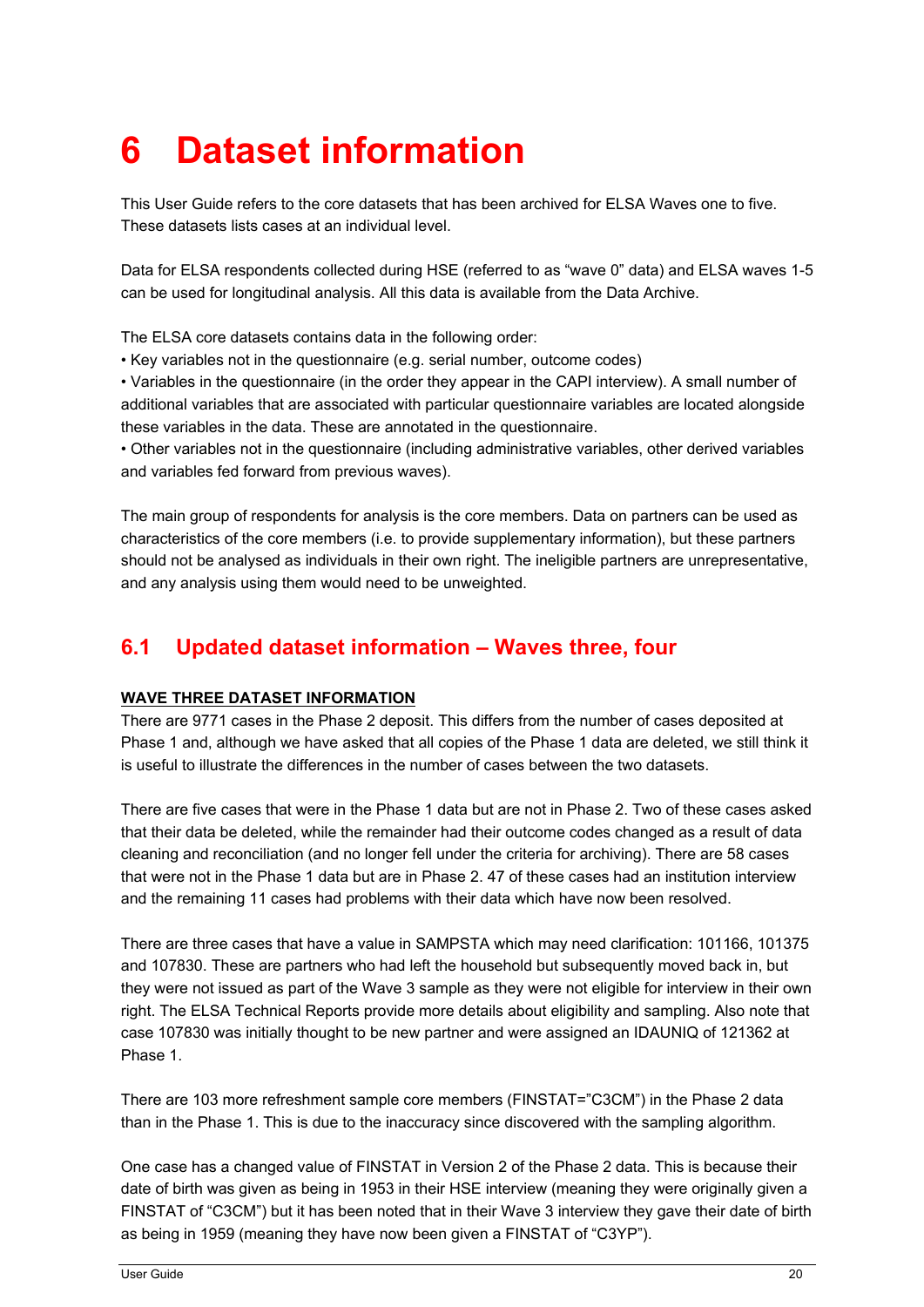#### **WAVE FOUR DATASET INFORMATION**

There are a total of 11,050 cases in the Phase 2 deposit. This differs from the number of cases deposited at Phase 1 and, although we are asking analysts to delete all copies of this data that they may hold, we still think it is useful to illustrate the differences in the number of cases between the two datasets.

There are two cases which were in the Phase 1 data but are not in Phase 2 (IDAUNIQ= 110861 and 121418). The first has been excluded as they refused to answer almost all of the questions in the interview, and have now been classed as being unproductive. The second has been excluded as they were in fact an erroneous duplicate interview.

There are seven cases which have a different IDAUNIQ in Phase 2 in order that they match their values of IDAUNIQ in Wave 3 Phase 2. These cases used to be identified as 150081, 150328, 150535, 150583, 150597, 150870, and 151487 and are now identified as 701951, 700754, 700108, 704339, 702643, 700564 and 701668 respectively.

There are 192 cases that were not in the Phase 1 data but are in Phase 2. 68 of these cases had an institution interview, while 119 cases had problems with their feedforward data. A further five cases (IDAUNIQ= 108592, 120652, 118292, 112695 and 112832) have been added as we have been able to resolve previous issues with the processing and delivery of their data.

There are also some cases which have a different FINSTAT in the Phase 2 data than they did in the Phase 1data. Eight cases who had a FINSTAT of "C1YP" (or similar) in Phase 1 have been reclassified as "C3CP" in Phase 2. These were cases which would have been re-classified as "C3CM" at Wave 3, but were unproductive at that Wave.

There are 92 cases that were erroneously classified as being "C1CM" in Phase 1 who have been correctly re-classified to "C3CM" in Phase 2.

Two further cases have a changed value of FINSTAT in the Phase 2 data. One is the same case whose status was changed from "C3CM" to "C3YP" at Wave 3 – they have now been changed from the former to the latter between Phase 1 and Phase 2 of Wave 4. The other (IDAUNIQ=161873) has changed FINSTAT from a "C4CM" to a "C4NP4" as they were erroneously assigned the former at Phase 1.

#### **6.2 Multi-coded and Dichotomous Variables – Wave three and beyond**

A major change in the way that ELSA data is archived occurred from wave 3 and beyond regarding multi-coded variables. A variable is defined as multi-coded if more than one response could be given e.g. favourite activities are reading *and* going to the cinema. For Wave 3, and beyond, such variables will be archived as dichotomous variables, with each answer option being coded as 'mentioned' or 'not mentioned'. Please note that although the way the data is presented is different, no change was made to the way the questions were asked during the interview.

For example, data from the series of questions **EXRELE01** – **EXRELE10** ("Whether having too little money stops them from doing things") was outputted as multi-coded variables at previous waves. Therefore, there was a variable for the respondent's first response to the question, second response and so on. Each variable had the following answer options:

1 Buy your first choices of food items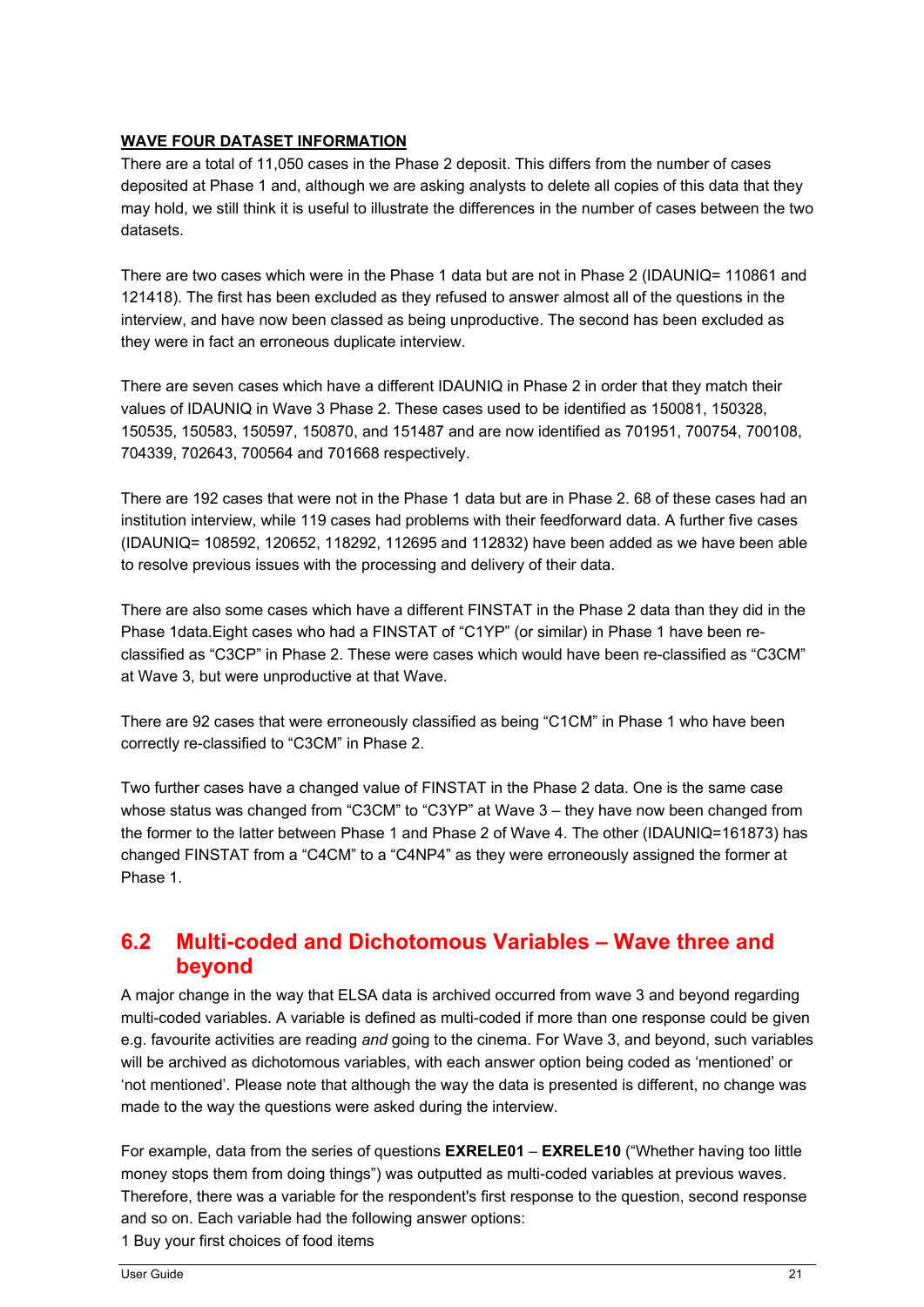2 Have family and friends round for a drink or meal

3 Have an outfit to wear for social or family occasions

4 Keep your home in a reasonable state of decoration

5 Much better off

6 Pay for fares or other transport costs to get to and from places you want to go

7 Buy presents for friends or family once a year

8 Take the sorts of holidays you want

9 Treat yourself from time to time

96 None of these.

*…* 

As of Wave 3, the data was outputted as dichotomous variables so there is a variable for each response category for that question which shows whether or not the respondent gave that response.

The variables in the data are:

**EXRELEFO:** Things interviewee is not able to do because of having too little money: Buy your first choices of food items.

**EXRELEME:** Things interviewee is not able to do because of having too little money: Have family and friends round for a drink or meal.

**EXRELEOU:** Things interviewee is not able to do because of having too little money: Have an outfit to wear for social or family occasions.

**EXREL96:** Things interviewee is not able to do because of having too little money: None of these.

These questions now have much simpler answer options of:

0 Not mentioned *(i.e. respondent did not give this answer)* 

1 Mentioned *(i.e. respondent did give this answer).* 

The new dichotomous variables have been given different names in order to distinguish them from their multi-coded equivalents at previous waves. The variable names now have a common 'stem' for each question (**EXRELE** in the example above), and then two or three letters to indicate the answer option. Where answer options are the same between questions, the same two or three letters have been used each time for consistency.

#### **6.3 Serial Numbering**

#### **Constant Serial Numbers**

All the ELSA data files deposited in the archive contain a unique individual analytical serial number (**IDAUNIQ**) to enable users to link the different files. Each respondent will have a unique value for **IDAUNIQ,** which will remain constant.

#### **Wave-specific household serial number**

The five digit household serial number (for example, **for wave 5 is called IDAHHW5**) was randomly generated for the archived dataset, and does not relate to the serial number used during interviewing. The dataset for each wave of ELSA (including "Wave 0", i.e. HSE) contains a different set of household serial numbers (**IDAHHW0**, **IDAHHW1** etc.). It is necessary to have a different household serial number for each wave as respondents can change households between waves. The ELSA Index File, available from the Data Archive, enables data users to link the household serial numbers in order to compare data for each respondent and household at different waves.

#### **Person number**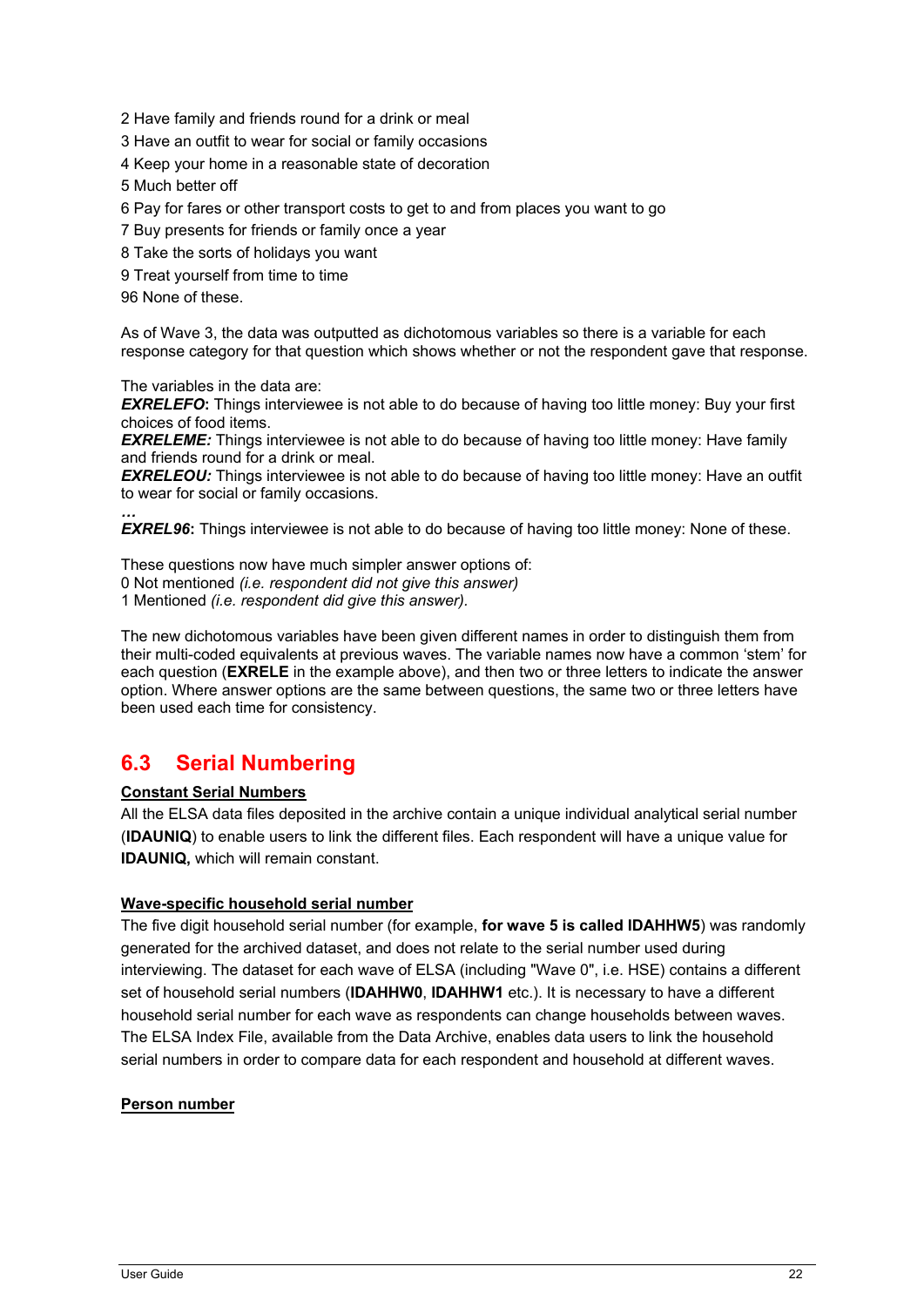Each person within the household was given a number, starting from 01, at the time of the HSE interview (**PERID**). The numbering was continued for new people that entered the household after the HSE interview. This number is used for several variables. For example, it is used to identify the respondent's partner within the household (see variable **CPID**), or to identify the person in the household that responded to particular questions such as the Income and Assets module (see variable **IAPID**).

#### **6.4 Interview Outcome**

#### **WAVE ONE**

Individual and household level interview outcomes are given in **Indoc** and **Rthhout** respectively. The individual outcome is a two-digit code. The first digit indicates whether the interview was full (1) or partial (2). The second digit indicates whether the interview was in person (1) or by proxy (3). The household outcome is a three-digit code. The first digit indicates whether all eligible residents were interviewed (1) or some interviewed (2).

#### **WAVE TWO**

Individual and household level interview outcomes are given in **W2INDOUT** and **W2HHOUT**  respectively. The individual outcome is a two-digit code. The first digit indicates whether the interview was full (1) or partial (2). The second digit indicates whether the interview was in person (1) or by proxy (3). The household outcome is a three-digit code. The first digit indicates whether all eligible residents were interviewed (1) or some interviewed (2).

#### **WAVE THREE**

Individual and household level interview outcomes are given in **W3INDOUT** and **W3HHOUT**  respectively. The individual outcome is a two-digit code while the household outcome has three digits. There are three additional outcome codes for the self-completion questionnaires – **OUTSCW3**  for the core self-completion, and **OUTSHW3** and **OUTSWW3** for the health and work vignette selfcompletions respectively. For the latter two outcomes, if a respondent has a value of '-1' it means they were not part of the sub-sample selected to receive that questionnaire.

#### **WAVE FOUR**

Individual and household level interview outcomes are given in **OUTINDW4** and **OUTHHW4** respectively. The individual outcome is a two-digit code, whereas the household outcome is a threedigit code.

#### **WAVE FIVE**

Individual and household level interview outcomes are given in **W5INDOUT** and **W5HHOUT** respectively. The individual outcome is a two-digit code, whereas the household outcome is a threedigit code.

#### **6.5 Survey Module Identifiers**

Some modules in the interview were answered by all interviewed individuals whereas others were not. Each of the modules that could be answered by one individual on behalf of others has a variable that identifies the person who answered the module:

- Household Demographics = **HHRESP**
- Income and Assets = **IAPID**
- Housing = **HOPID**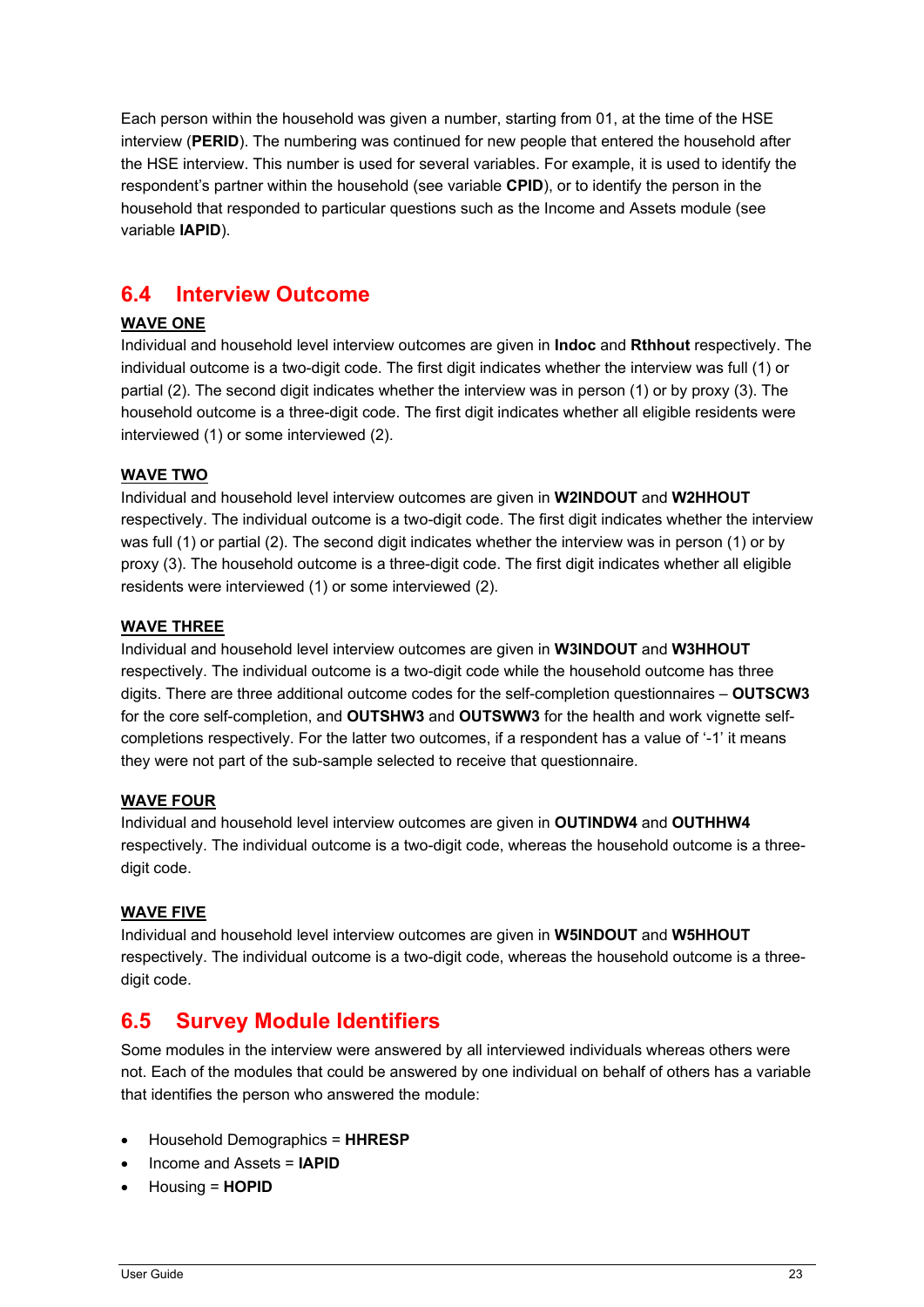Where modules were answered by one person on behalf of others, information was copied directly to the other member(s) of the household or financial unit.

### **6.6 Sample Type**

**FINSTAT** indicates the status of the individual. This means whether they were interviewed as a core sample member (C1CM), younger partner (C1YP) or new partner (C1NP1). Note that the data set contains other status variables, for example the status at sampling (**Elsa** and **Partner**), but **FINSTAT**  is the final version that should be used for analysis.

## **6.7 Age**

**DIAGR** is the age given in the individual interview. Again, all respondents aged 90 or over have been given a value of 99 for this variable for confidentiality reasons. **DIAGR**=99.

**INDOBYR** is derived from the date of birth variables from the household grid (**DHDOB**, not archived) and individual interview (**DIDBN**, not archived). If the variable from the individual session was answered (**DIDBNY**) then this value was used, otherwise the value from the household grid (**DHDOB**) was used in the derivation. **INDOBYR** provides the year of date of birth only; the day and month of birth have been removed from the dataset to retain confidentiality.

**INDAGER** is computed from date of birth (**INDOB**, not archived) and date of interview (**INTDAT**, not archived). All respondents over age 90 have been classified as 99 years old for confidentiality reasons.

For age analysis, **INDOBYR** and **INDAGER** are the **suggested variables to use.** 

#### **6.8 Gender**

**DISEX** was the sex given in the respondent's individual questionnaire session. **DHSEX** was given in the household demographics module. **INDSEX** is derived from these two variables. If the variable from the individual session was answered (**DISEX**) then this value was used, otherwise the value from the household grid (**DHSEX**) was used in the derivation.

#### **6.9 Financial Variables**

ELSA contains very detailed information on all aspects of finances. Summary variables have been derived by IFS, for all waves and are available from the Data Archive. Pension and mortgage data is also available as a separate level file.

#### **6.10 Dropped Variables**

All variables in the questionnaire documentation with an  $@$  symbol next to their name have been deleted from the archived dataset.

The following types of variables have been deleted in order to reduce the potential to identify individuals and for other reasons (specified below):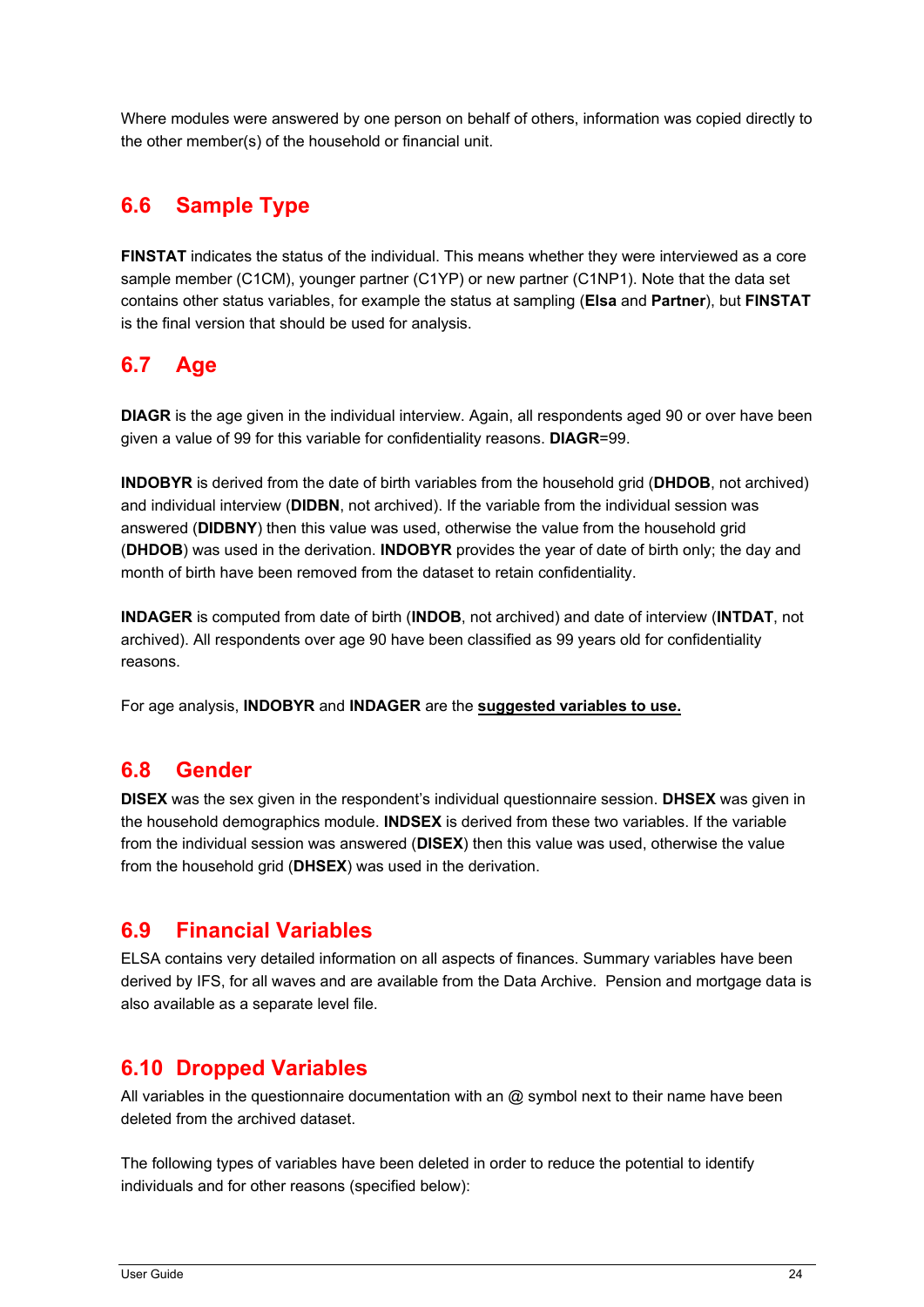- 1. Those containing text
- 2. Those which contained a personal identifier (e.g. name/address)
- 3. Those considered to be disclosive, such as:
- Detailed ethnicity
- Specific country of birth
- Full interview date
- Full date of birth
- Council tax payments (Different councils charge different amounts and therefore the amount may reveal the area the respondent lives in)
- Water and sewerage charges (These vary in different areas and therefore the amount may reveal the area the respondent lives in)
- 4. Timing variables, which give the time at specific points in the interview (used for administration purposes)
- 5. Variables that only contain missing values excluded because they are not useful. Such variables have only been kept if they are integral to the structure of the data.

There are no geographical variables in the archived dataset. Geographical variables can be requested via the NatCen Data Release Panel. Please contact the ELSA Data Manager for more details (see the Contact Details section of this User Guide).

#### **6.11 Missing Values**

For most questions there are the following missing values:

- -1 Not applicable
- -8 Don't know
- -9 Refusal

For some questions, a response of 'don't know' or 'refusal' was not permitted. This is indicated in the questionnaire.

For various reasons, some respondents did not complete the entire interview. Where possible, for these 'partial' interviews, the questions that were not asked were coded as '-1' (not applicable).

As mentioned earlier, some individual values were re-coded as a result of issues with feedforward data. We have re-coded all possible erroneous values to the following missing value:

#### -2 CAPI/Interviewer error

Where cases have this value, it does not necessarily mean that they would have had a 'positive' value for that question – equally they may not have been eligible for a question and so would have had a value of -1.

The only module where the missing values differ is the Self Completion module (SC). Here, the missing values are: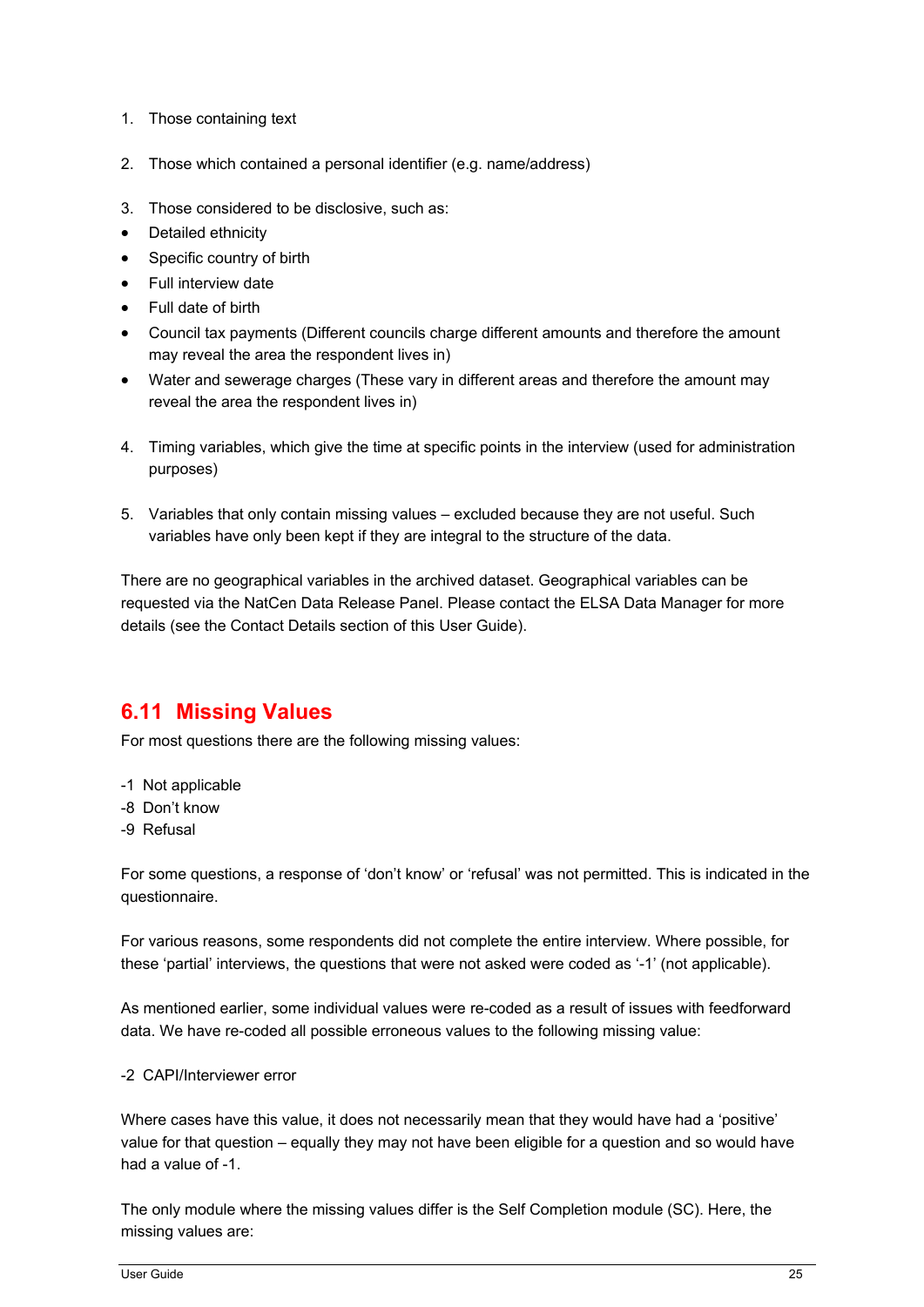- -1 Not applicable
- -2 Schedule not applicable
- -9 Not answered

#### **6.12 Coding and Editing**

Additional coding and editing tasks were performed after the interviews were conducted. The Codebook and Edit Instructions document relevant to each wave (deposited with this User Guide) provides details of the tasks that were conducted.

#### **Coding**

The coding of responses was mostly dealt with by the CAPI questionnaire through the use of fully closed questions. There were, however, a number of questions where a code frame was not used in order to capture all responses to a particular question verbatim. The responses to these 'open' questions were coded into separate variables after the interview was conducted**.** The coded responses to open questions are in the core dataset, but as mentioned above the original text responses have been removed to reduce the potential to identify individuals.

Other questions in the CAPI questionnaire had code frames that included an 'other' option (e.g. **DIKLIV**). In these 'other-specify' questions, interviewers could use this option if the respondent's answer did not fit any of the codes or if they were not confident of coding into the prescribed codes. In these cases, the interviewer recorded the full 'other' answer at a follow up question (e.g. 'other' responses relating to **DIKLIV** were recorded in **DIKLO** – not archived).

If these other-specify questions were 'single coded', i.e. when only one option could be chosen (e.g. **DIKLIV**) then the text answers were coded and incorporated into the original coded variable (i.e. **DIKLIV**).

For all previously multi-coded variables (and from wave three dichotomous variables) that were coded, there are two sets of variables. The first are the original variables that contain the answers recorded by the interviewer (e.g. **SPTRBUNA** to **SPTRB95 -** named **SPTRAB1** to **SPTRAB7** in previous waves). The second set of variables contain the original coding plus the codes assigned to "other answers" (e.g. **SPTRMUNA** to **SPTRM86 -** named **SPTRM01** to **SPTRM07** in previous waves). Note that the letter 'm' added to these variable names after the 'stem' (**SPTR**) means that they contain 'merged' original and coded answers. This naming convention was followed consistently so the final merged variables can be identified by name. The merged variables should be used instead of the original variables.

The original variables provide multi-coded answers in the order in which they were mentioned by the respondent. Please note that in some cases the order of the respondent's answers in the merged variables is not the same as in the original variables.

#### **EDITING**

As with the coding, most of the editing was carried out by the interviewers in the field. However, there were some additional checks that related to inconsistencies in the data that were carried out after the interview.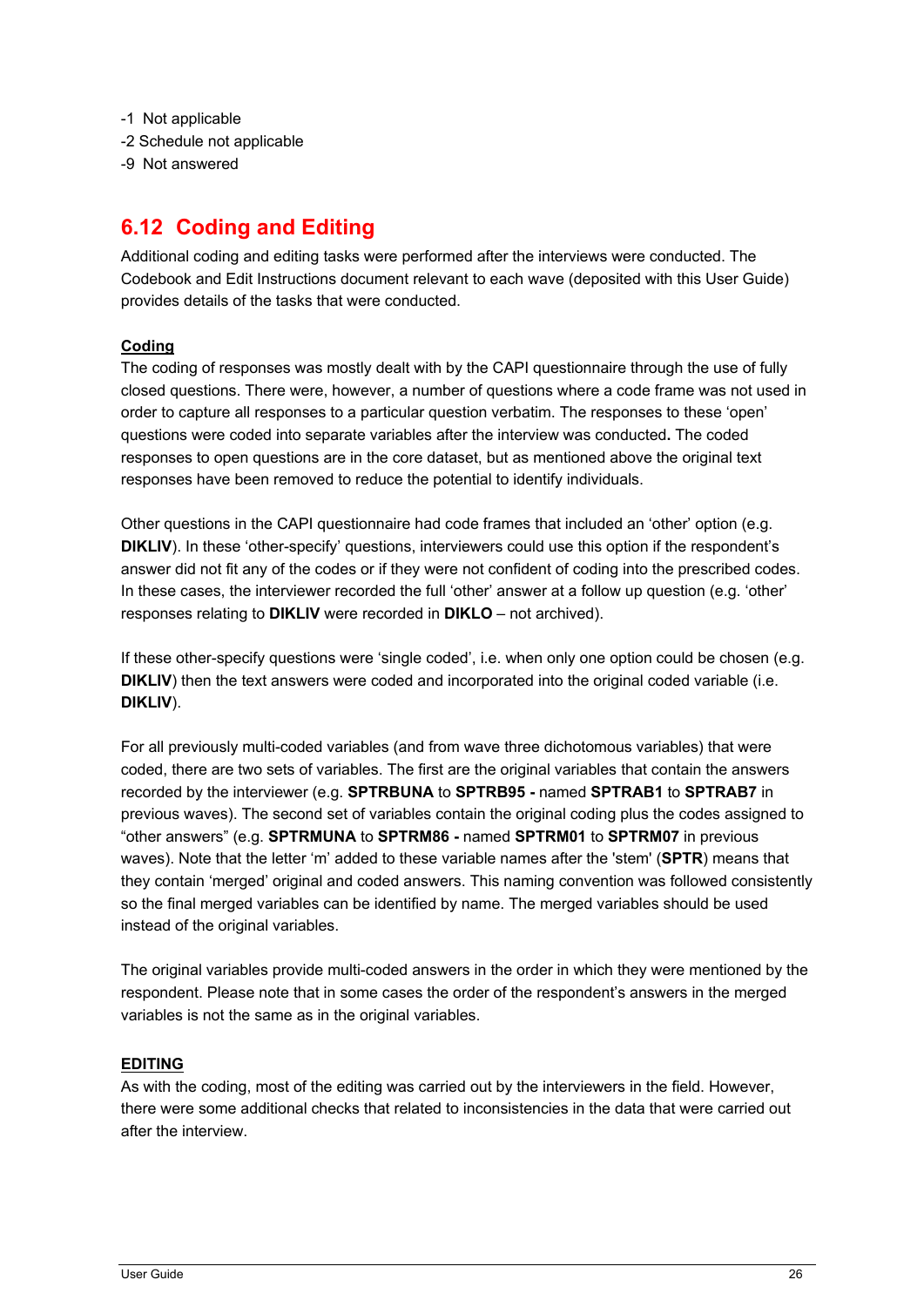# **7 Appendices**

# **7.1 Notes about particular variables in the Health module**

| Variable name (in questionnaire) | <b>Note</b>                                                            |
|----------------------------------|------------------------------------------------------------------------|
|                                  | The idea of the diagnosed disease questions is to track                |
|                                  | diagnoses across time, but not to attempt to derive an exact           |
|                                  | history. The first time the respondent is interviewed for ELSA         |
|                                  | they are asked if they have ever been diagnosed with any of            |
|                                  | the diseases or conditions specified. For several of these             |
|                                  | conditions they are asked their age of diagnosis. In                   |
|                                  | subsequent interviews they are asked to confirm that they              |
|                                  | had been diagnosed and, for most conditions, to say whether            |
|                                  | or not it is continuing. They are then asked if any additional         |
|                                  | conditions have been diagnosed since the previous interview            |
|                                  | and, if so (for several conditions), when.                             |
|                                  | First-time ELSA interviewees are not asked whether they still          |
|                                  | have the condition but in some circumstances (e.g. heart               |
|                                  | attack, stroke, and psychiatric conditions) there are                  |
|                                  | subsidiary questions that ask if they have experienced the             |
|                                  | disease/condition during the previous two years.                       |
|                                  | A report of a diagnosis at these questions does not                    |
|                                  | necessarily signify incidence since last interview for two             |
|                                  | reasons:                                                               |
|                                  | Respondents interviewed by proxy do not have<br>$\bullet$              |
| All HEOPT, HEDIAA and HEDIAB     | information fed forward so may report an old                           |
| questions                        | diagnosis here;                                                        |
|                                  | Some respondents report diseases for the first time                    |
|                                  | although they were diagnosed a long time ago -                         |
|                                  | analysts are advised to look at dates of diagnosis<br>where available. |
|                                  | Users wishing to ascertain incidence or prevalence are                 |
|                                  | advised to link data together across the waves and to note             |
|                                  | whether the interview was by proxy or not. Apart from the              |
|                                  | note above regarding incidence please also note;                       |
|                                  | Proxies are asked if the respondent has ever had                       |
|                                  | any of the listed conditions, even if they have                        |
|                                  | previously reported diseases. They are not asked                       |
|                                  | the questions about confirming a previous report -                     |
|                                  | this is to preserve confidentiality. It has been found                 |
|                                  | that proxies do not report all conditions that a                       |
|                                  | respondent has previously reported in person;                          |
|                                  | Occasionally a respondent re-reports an old disease                    |
|                                  | or condition that had been 'dropped' from the feed                     |
|                                  | forward, because the respondent had told the                           |
|                                  | interviewer at an earlier wave that they no longer                     |
|                                  | had the condition.                                                     |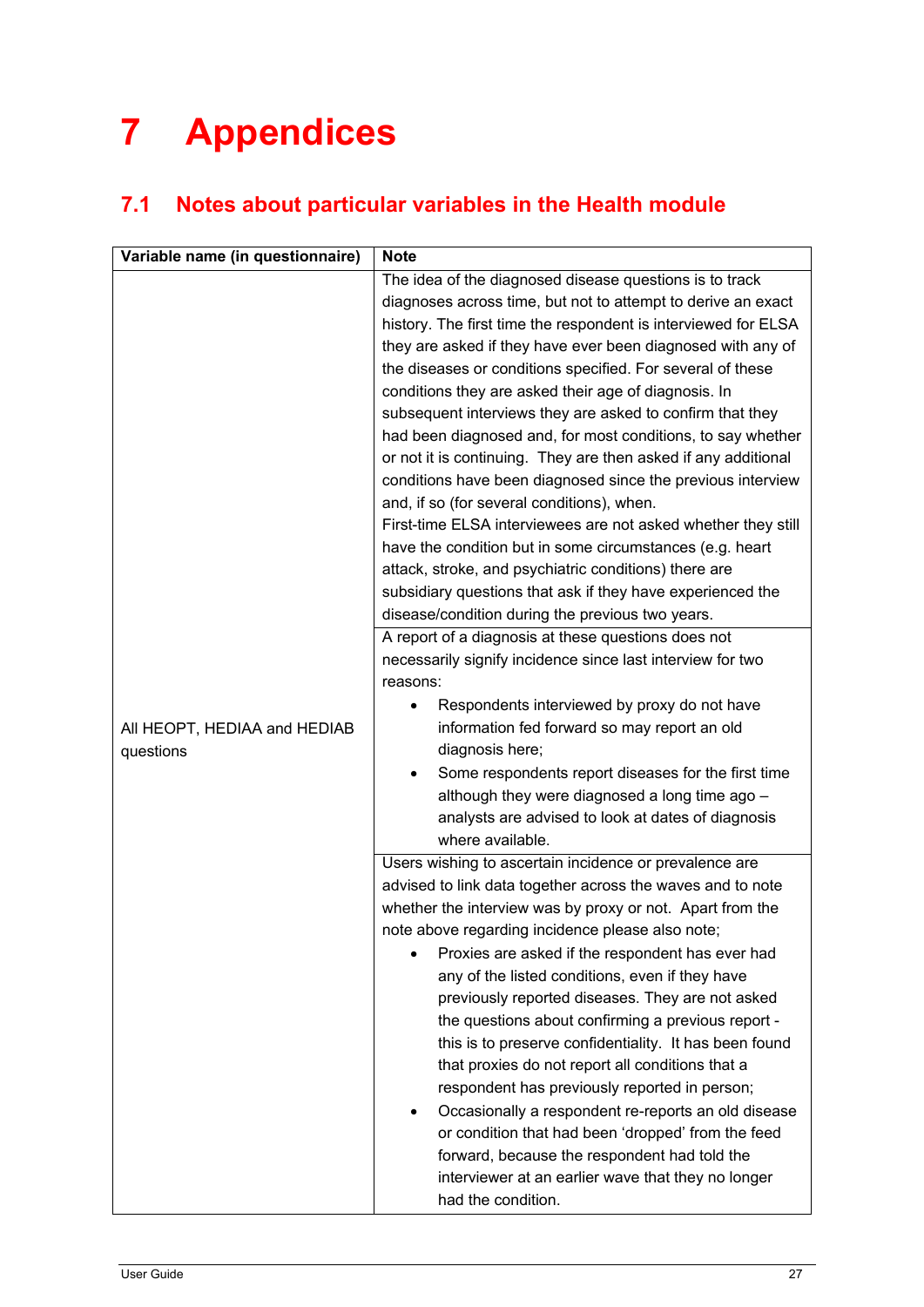|                              | For first time ELSA interviewees and for proxies, Code 96         |
|------------------------------|-------------------------------------------------------------------|
|                              | indicates that the respondent (or proxy) believes they have       |
|                              | never been diagnosed with any of the conditions in the set.       |
|                              | For subsequent interviews, Code 96 indicates that no              |
|                              | additional diagnoses have been made since the last                |
|                              | interview.                                                        |
|                              | These are the variables that tell the interviewer if a            |
| All HEOPF, HEDIAW and HEDIBW | respondent has previously reported a condition. They are not      |
| questions                    | used if the interview is by proxy.                                |
|                              | The feedback takes the answers as originally given to the         |
|                              | interviewer, so ignores any recoding of "other" CVD               |
|                              | conditions, e.g. if a respondent had said that they had a         |
|                              | leaky heart valve at the previous interview, this would be        |
| <b>HEDIAW</b>                | recoded for the archived data set for that wave to Code 5         |
|                              | (variable HEDIMHM). However, for the current interview it         |
|                              | would be fed forward as an "other" condition and the wording      |
|                              |                                                                   |
|                              | used by the respondent reported back to them for<br>confirmation. |
|                              |                                                                   |
|                              | Respondents who have previously reported the following            |
|                              | conditions, and have not since denied every having them,          |
| <b>HEDIAS</b>                | are not asked if they still have the condition: heart attack,     |
|                              | stroke, diabetes or high blood sugar. In Wave 2 this question     |
|                              | was asked of those with diabetes or high blood sugar.             |
|                              | Those who have previously reported the following conditions,      |
| <b>HEDIDS</b>                | and not since denied every having them, are not asked if          |
|                              | they still have the condition: psychiatric condition,             |
|                              | Alzheimer's disease.                                              |
|                              | Users will need to use the feed forward variable DHEACD to        |
|                              | identify all those who have ever reported diabetes. In Wave 4     |
|                              | the variable applies to those who newly reported a diagnosis      |
|                              | of diabetes or high blood sugar and to those who had              |
| <b>HEACD</b>                 | reported diabetes or high blood sugar previously but had          |
|                              | Code 2 at HEACD for their previous interview or who had not       |
|                              | answered this question. In Wave 2 this question simply            |
|                              | applied to those who had reported diagnosis of diabetes or        |
|                              | high blood sugar either at Wave 1 or Wave 2.                      |
|                              | These questions only apply to respondents who had had a           |
| HEHIBPB1,                    | stroke but had not already been asked about high blood            |
| <b>HEMDA1</b>                | pressure in the set of questions that specifically follow a       |
|                              | diagnosis of high blood pressure (variables HEHIBPB and           |
|                              | HEMDA).                                                           |
|                              | Eligibility for this question has changed - previously it was     |
| <b>HEHRTMD</b>               | those respondents with angina or myocardial infarction, but       |
|                              | at Wave 4 it was extended to those with diabetes or stroke.       |
| <b>HEDIDS</b>                | The archived name of this variable has changed from               |
|                              | HEDBLU at Wave 3 to HEDBSLU at Wave 4.                            |
|                              | Eligibility for this question has changed as a result of a        |
|                              | change to the rules for proxy interviewing. The questions are     |
| HEIQA - HEIQQ                | intended to refer to those who are not capable of responding      |
|                              |                                                                   |
|                              | for themselves. Previously, proxy interviewers were only          |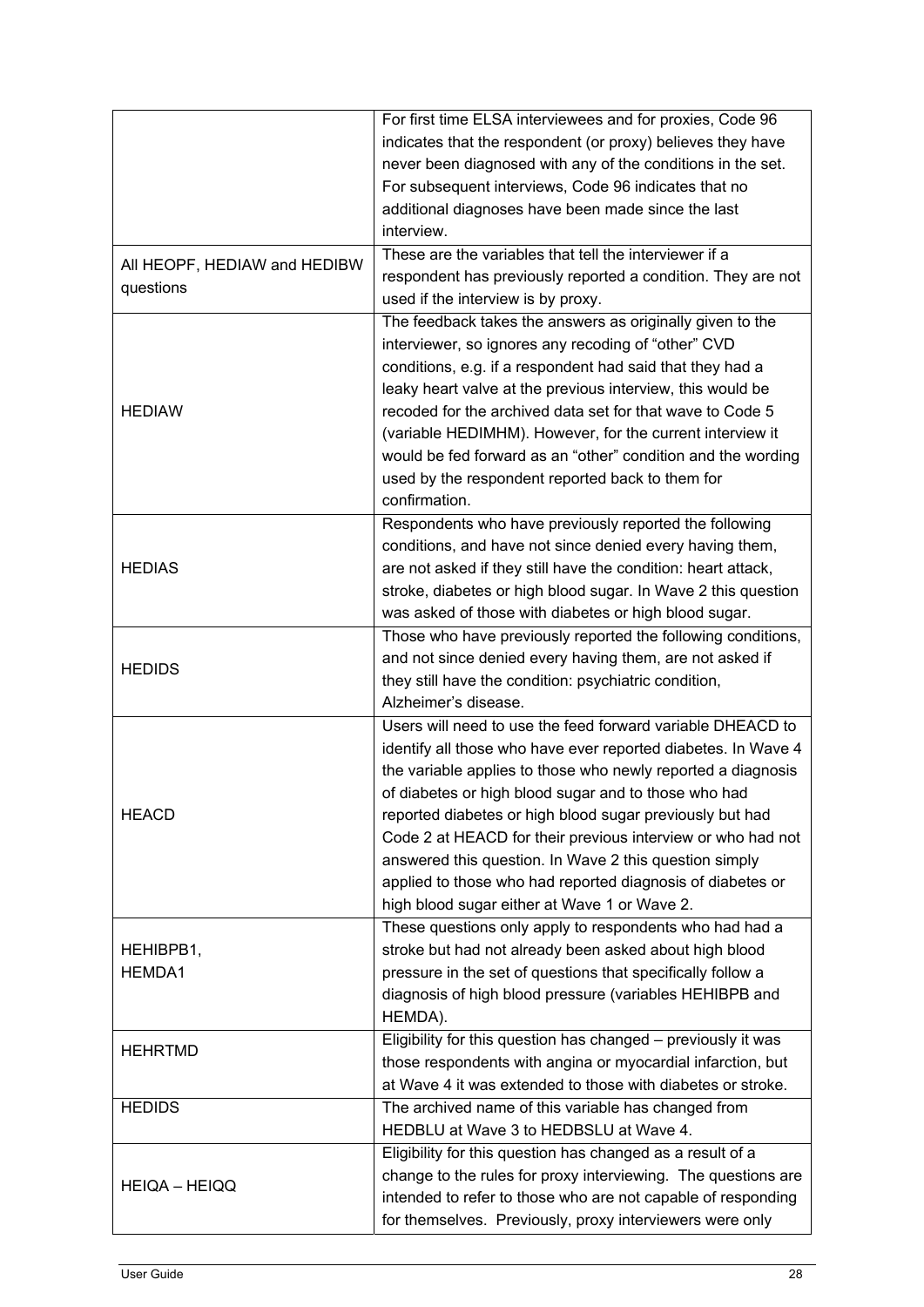|                                                                                                                                                 | done in these circumstances but in Wave 4 the<br>circumstances under which proxy interviews were allowed<br>were extended. So, whereas previously this question<br>applied to all proxies, in Wave 4 a condition was added to<br>limit the questions to cases where the ELSA sample member<br>was ill or away.<br>The pain questions were revamped for Wave 4 to enable a                         |
|-------------------------------------------------------------------------------------------------------------------------------------------------|---------------------------------------------------------------------------------------------------------------------------------------------------------------------------------------------------------------------------------------------------------------------------------------------------------------------------------------------------------------------------------------------------|
| <b>HEPAIN - HEDIZ</b>                                                                                                                           | better fit to the ACOVE indicators (please refer to the "Wave<br>2 Quality of Care Indicators" document, available from the<br>Data Archive, for more information). Although some<br>questions have the same wording and eligibility analysts are<br>reminded that the question order may have changed.                                                                                           |
| HEPD1, HEPD 9, HEPD2,<br>HEPD_10, HEPD3, HEPD_11,<br>HEPD4, HEPD 13, HEPD5,<br>HEPD_16, HEPD6, HEPD_19,<br>HEPD7, HEPD 22, HEPD8 and<br>HEPD_25 | These variables have been deposited although they appear<br>to have been set erroneously to -1. Users are advised to<br>refer to the relevant merged variables instead - we will<br>deposit amended versions of these variables with the next<br>version of the Phase 2 dataset.                                                                                                                  |
| HEAND1                                                                                                                                          | This question is not part of the standard Rose Angina<br>question sequence, but was included because of problems<br>with pinpointing whether those who report that they<br>never/cannot walk do in fact experience chest pain that might<br>indicate angina. The reference is to walking at an ordinary<br>pace on level ground if the answer to HEANC is Code 4,<br>otherwise to walking uphill. |
| HERPE1                                                                                                                                          | This question is not part of the standard MRC respiratory<br>question sequence, but was included because of problems<br>with pinpointing whether those who report that they<br>never/cannot walk do in fact experience being short of<br>breath. The reference is to walking with people of own age<br>on level ground if HERPE is Code 3, otherwise to "uphill or<br>hurry".                     |
| <b>HEKNEA</b>                                                                                                                                   | At Wave 3, this question referred to knee pain among those<br>reporting osteoarthritis and knee pain in range 1-5 (HEKNE)<br>and not hip pain in range 6-10 (HEHIP) whereas in Wave 4 it<br>refers more simply and extensively to those who had knee<br>pain whether severity in any of range 1-10 and reported<br>osteoarthritis at question HEART (variable HEARTOA on<br>dataset).             |
| <b>HEHIPA</b>                                                                                                                                   | This question applies to respondents who rated their hip pain<br>between 6 and 10 (with 10 being severe/excruciating) at<br>HEHIP and also reported osteoarthritis at HEART.                                                                                                                                                                                                                      |
| <b>HEPMED</b>                                                                                                                                   | This question applies if the respondent reports osteoarthritis<br>and either had knee pain for more than six months with a<br>severity between 6 and 10 (same scale as above), or the<br>equivalent for hip pain.                                                                                                                                                                                 |
| <b>HEROSMD</b>                                                                                                                                  | In Wave 3 this question applied to those reporting chest pain<br>at HEANK or chest pain at sites 1-4 at HEANI. At Wave 4,<br>those applicable were only those reporting chest pains at<br>HEANK.                                                                                                                                                                                                  |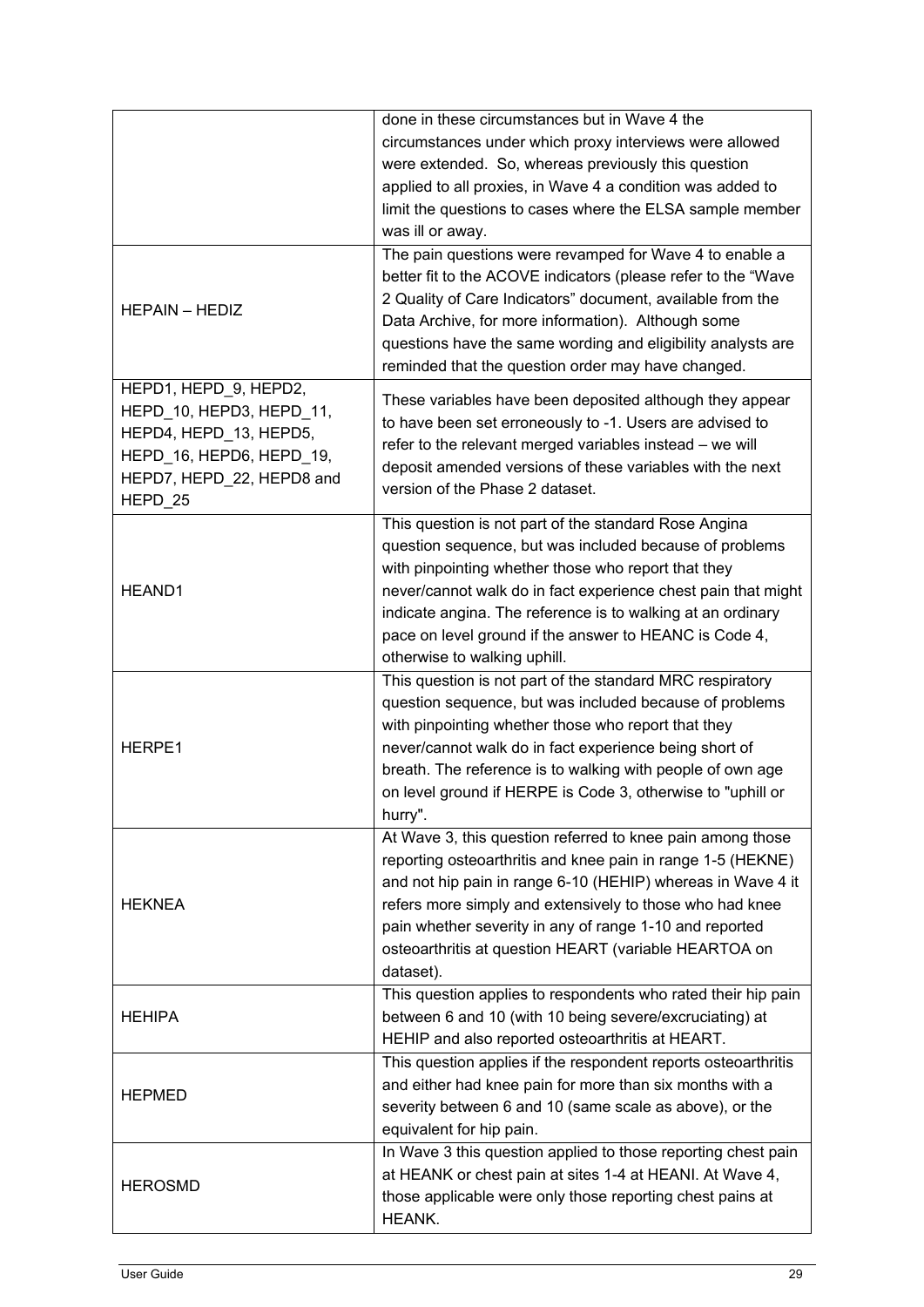| <b>HEADLB</b>                        | Two new activities were added in Wave 4: appreciating risk<br>of danger and communication. This means that the order of<br>the difficulties on the questionnaire has changed but variable<br>names on the dataset have been assigned so that the same<br>name in successive waves refers to the same difficulty, e.g.<br>HEADLMO refers to difficulty with managing money at<br>Waves 4 and 5 even though the position in the list of<br>difficulties has changed.                                                                                                               |
|--------------------------------------|----------------------------------------------------------------------------------------------------------------------------------------------------------------------------------------------------------------------------------------------------------------------------------------------------------------------------------------------------------------------------------------------------------------------------------------------------------------------------------------------------------------------------------------------------------------------------------|
| <b>HEHPB</b>                         | HEHPB applies to those who reported help at HEHPA, had<br>difficulty with an activity not covered by the previous<br>questions and also had not yet reported any specific source<br>of help. These questions are to be used in conjunction with<br>all the other help questions to find whether a particular<br>source of help was used at all by a respondent. They do not<br>necessarily cover all the sources of help for these residual<br>activities.                                                                                                                       |
| HEHPB1-HEHPM11, HEHPSM5<br>– HEHPSM9 | For these questions, the categories of who has given the<br>help have changed since Wave 3. So, for example, at Wave<br>3 code 3 on the interview list represented "Whether receives<br>help moving around house from son", whereas at Wave 4 it<br>represented "Whether receives help moving around house<br>from daughter". However, the variable names on the dataset<br>have been designed such that the same name should apply<br>to the same grouping at each wave, e.g. HEHPBSO refers to<br>help from son at both waves regardless of the code on the<br>interview list. |
| <b>HEHPSM</b>                        | The coding frame for these questions was revised for Wave<br>4. Analysts are advised to check variable labels carefully if<br>making any comparisons to Wave 3.<br>Also note that Code 3 (variable HEHSMEX) may not include<br>all responses of "swimming" or "dancing" mentioned in<br>HEHPSO. The former has occasionally been coded to<br>hydrotherapy (variable HEHSMHY) and both may also be<br>included in 'other' (variable HEHSM85 on the dataset)                                                                                                                       |
| HEHPLA,<br><b>HEHPPD</b>             | These are new questions which apply to those respondents<br>who reported a particular source of help for at least one<br>activity with which they have difficulty.                                                                                                                                                                                                                                                                                                                                                                                                               |
| HEMEB, HEHYY, HEOVY,<br>HEPEE, HEHRT | The questions on menstruation are intended to update<br>previous information collected during the life history<br>interview.                                                                                                                                                                                                                                                                                                                                                                                                                                                     |